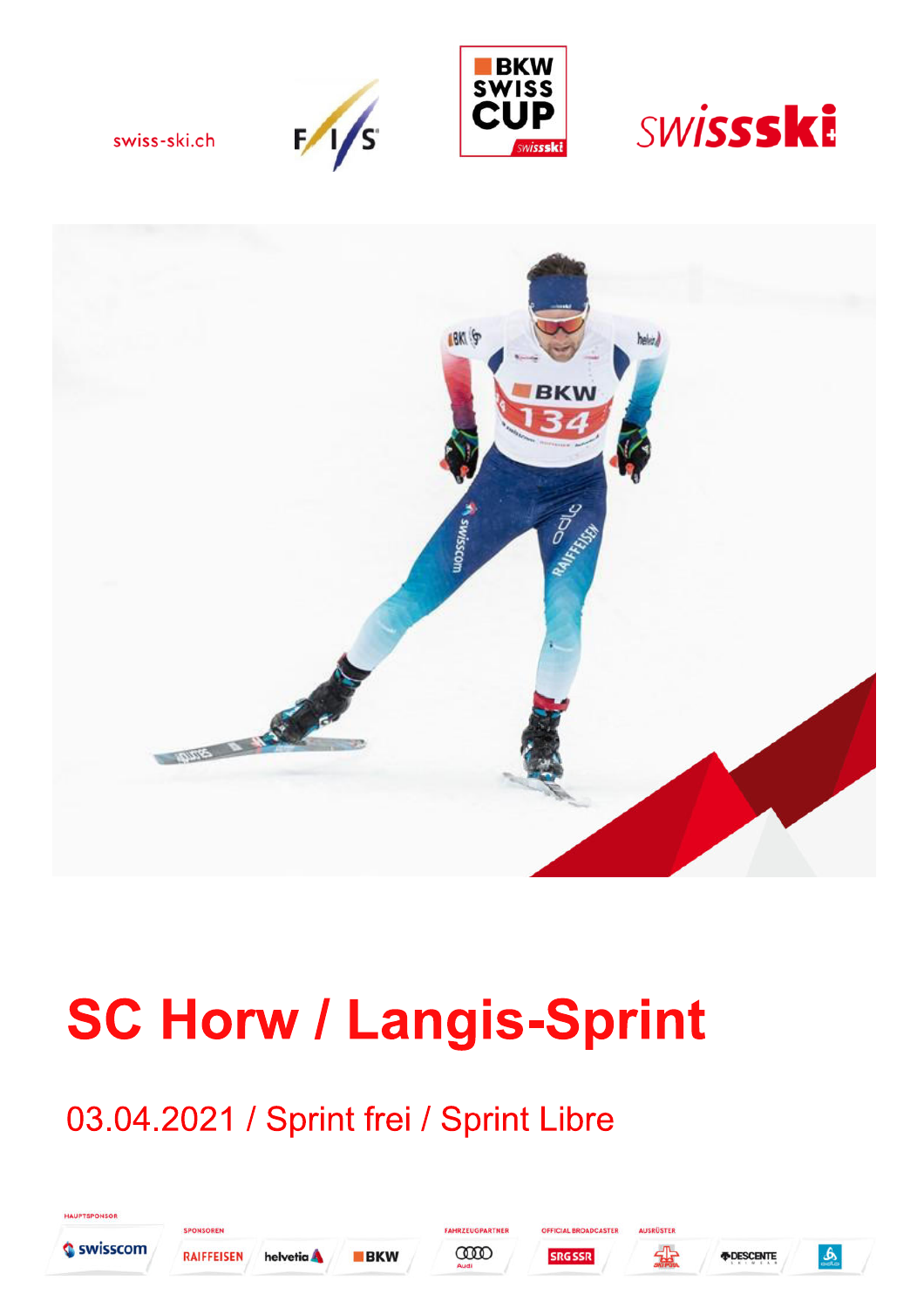

# SW**ISSSKE**

#### **Rangliste** 03.04.2021

| <b>StrNr</b><br>Rang | Lizenz<br><b>Vorname Nachname</b> | Jahrg.                  | Verein              |         | Zeit      | Prolog           |
|----------------------|-----------------------------------|-------------------------|---------------------|---------|-----------|------------------|
|                      | SP 1.3 km F Final 3365            |                         |                     |         |           |                  |
|                      | SP 1.3 km F Final 3364            |                         |                     |         | Rangiert  | 155              |
|                      | SP 1.3 km F Final 3362            | Schnee                  | kompakt, hart       | $-2 °C$ | Gestartet | 156              |
| Codex                | SP 1.3 km F Final 3360            | Wetter                  | nebel               | $-1$ °C | Gemeldet  | 392              |
|                      | Heap                              |                         | Gesamtsteigung (TC) |         |           |                  |
| Technik              | frei                              |                         | Höchstanstieg (MC)  |         |           |                  |
|                      |                                   | <b>Tiefster Punkt</b>   |                     |         |           | 1435 m           |
| Wettkampfleiter      | Daniel Berchtold                  | Höchster Punkt          |                     |         |           | 1464 m           |
| TD-Fis Ass, Race     | Edi Zihlmann                      |                         |                     |         |           | 1459 m           |
| <b>TD-FIS</b>        | <b>Oliver Matthey</b>             | Distanz                 |                     |         |           | $1,3 \text{ km}$ |
| Jury                 |                                   | <b>Technische Daten</b> |                     |         |           |                  |

#### Frauen U18/U20

| 3515357<br><b>Siri WIGGER</b><br>2003<br>1<br>2<br>3<br>3515321<br>Nadja KAELIN<br>2001<br>3<br>$\overline{2}$<br>3515360<br><b>Malia ELMER</b><br>2002<br>4<br><b>Flavia LINDEGGER</b><br>7<br>3515320<br>2001<br>5<br><b>Nadia STEIGER</b><br>5<br>3515398<br>2004<br>6<br><b>Julia HAUSER</b><br>18<br>3515361<br>2002<br>1/2 Final<br><b>Bianca BUHOLZER</b><br>3515362<br>2002<br>7<br>6<br>8<br>8<br>3515386<br><b>Elyne MOOSER</b><br>2004<br>9<br><b>Selina HAAS</b><br>4<br>3515359<br>2002<br>10<br><b>Noemie CHARRIERE</b><br>14<br>3515371<br>2003<br>11<br><b>Leandra BECK</b><br>3515399<br>11<br>2004<br>12<br>12<br><b>Ramona SCHOEPFER</b><br>3515396<br>2004<br>1/4 Final<br><b>Selina BEBI</b><br>13<br>3515344<br>2001<br>9<br>14<br>3515390<br>10<br>Ronja RIETVELD<br>2004<br>15<br>16<br><b>Luana FEUBLI</b><br>3515387<br>2003<br>16<br><b>Enya MUERNER</b><br>13<br>3515400<br>2004<br>$\overline{17}$<br><b>Celia RUEEGG</b><br>15<br>3515394<br>2004<br>18<br>17<br><b>Lilou FREIHOLZ</b><br>3515385<br>2003<br>19<br>21<br><b>Lola WUTHRICH</b><br>3515342<br>2002<br>$\overline{20}$<br>22<br>3515393<br><b>Lea ZIMMERMANN</b><br>2004<br>21<br><b>Fiona TRIEBS</b><br>19<br>3515368<br>2003<br>22<br>20<br>3515364<br><b>Lea NIEDHART</b><br>2002 | Final |               |                           |      |                                |          |                 |
|---------------------------------------------------------------------------------------------------------------------------------------------------------------------------------------------------------------------------------------------------------------------------------------------------------------------------------------------------------------------------------------------------------------------------------------------------------------------------------------------------------------------------------------------------------------------------------------------------------------------------------------------------------------------------------------------------------------------------------------------------------------------------------------------------------------------------------------------------------------------------------------------------------------------------------------------------------------------------------------------------------------------------------------------------------------------------------------------------------------------------------------------------------------------------------------------------------------------------------------------------------------------------------|-------|---------------|---------------------------|------|--------------------------------|----------|-----------------|
|                                                                                                                                                                                                                                                                                                                                                                                                                                                                                                                                                                                                                                                                                                                                                                                                                                                                                                                                                                                                                                                                                                                                                                                                                                                                                 |       |               |                           |      | ZSV / Am Bachtel               | 02:55,69 |                 |
|                                                                                                                                                                                                                                                                                                                                                                                                                                                                                                                                                                                                                                                                                                                                                                                                                                                                                                                                                                                                                                                                                                                                                                                                                                                                                 |       |               |                           |      | BSV / Alpina St.Moritz         | 02:56,49 | 3               |
|                                                                                                                                                                                                                                                                                                                                                                                                                                                                                                                                                                                                                                                                                                                                                                                                                                                                                                                                                                                                                                                                                                                                                                                                                                                                                 |       |               |                           |      | OSSV / Riedern                 | 02:56.99 | $\overline{c}$  |
|                                                                                                                                                                                                                                                                                                                                                                                                                                                                                                                                                                                                                                                                                                                                                                                                                                                                                                                                                                                                                                                                                                                                                                                                                                                                                 |       |               |                           |      | BSV / Davos                    | 02:59,39 | 7               |
|                                                                                                                                                                                                                                                                                                                                                                                                                                                                                                                                                                                                                                                                                                                                                                                                                                                                                                                                                                                                                                                                                                                                                                                                                                                                                 |       |               |                           |      | ZSSV / Horw                    | 03:01,66 | $\overline{5}$  |
|                                                                                                                                                                                                                                                                                                                                                                                                                                                                                                                                                                                                                                                                                                                                                                                                                                                                                                                                                                                                                                                                                                                                                                                                                                                                                 |       |               |                           |      | OSSV / Riedern                 | 03:08,52 | $\overline{18}$ |
|                                                                                                                                                                                                                                                                                                                                                                                                                                                                                                                                                                                                                                                                                                                                                                                                                                                                                                                                                                                                                                                                                                                                                                                                                                                                                 |       |               |                           |      |                                |          |                 |
|                                                                                                                                                                                                                                                                                                                                                                                                                                                                                                                                                                                                                                                                                                                                                                                                                                                                                                                                                                                                                                                                                                                                                                                                                                                                                 |       |               |                           |      | ZSSV / Horw                    | 03:00,58 | 6               |
|                                                                                                                                                                                                                                                                                                                                                                                                                                                                                                                                                                                                                                                                                                                                                                                                                                                                                                                                                                                                                                                                                                                                                                                                                                                                                 |       |               |                           |      | SROM / Im Fang                 | 03:01,30 | 8               |
|                                                                                                                                                                                                                                                                                                                                                                                                                                                                                                                                                                                                                                                                                                                                                                                                                                                                                                                                                                                                                                                                                                                                                                                                                                                                                 |       |               |                           |      | ZSSV / Marbach                 | 03:00.34 | $\overline{a}$  |
|                                                                                                                                                                                                                                                                                                                                                                                                                                                                                                                                                                                                                                                                                                                                                                                                                                                                                                                                                                                                                                                                                                                                                                                                                                                                                 |       |               |                           |      | SROM / Im Fang                 | 03:02,70 | 14              |
|                                                                                                                                                                                                                                                                                                                                                                                                                                                                                                                                                                                                                                                                                                                                                                                                                                                                                                                                                                                                                                                                                                                                                                                                                                                                                 |       |               |                           |      | BSV / Alpina St.Moritz         | 03:04.26 | 11              |
|                                                                                                                                                                                                                                                                                                                                                                                                                                                                                                                                                                                                                                                                                                                                                                                                                                                                                                                                                                                                                                                                                                                                                                                                                                                                                 |       |               |                           |      | ZSSV / Marbach                 | 03:04,88 | 12              |
|                                                                                                                                                                                                                                                                                                                                                                                                                                                                                                                                                                                                                                                                                                                                                                                                                                                                                                                                                                                                                                                                                                                                                                                                                                                                                 |       |               |                           |      |                                |          |                 |
|                                                                                                                                                                                                                                                                                                                                                                                                                                                                                                                                                                                                                                                                                                                                                                                                                                                                                                                                                                                                                                                                                                                                                                                                                                                                                 |       |               |                           |      | BSV / Davos                    | 03:09,12 | 9               |
|                                                                                                                                                                                                                                                                                                                                                                                                                                                                                                                                                                                                                                                                                                                                                                                                                                                                                                                                                                                                                                                                                                                                                                                                                                                                                 |       |               |                           |      | ZSSV / Schwendi-Langis         | 03:09,55 | $\overline{10}$ |
|                                                                                                                                                                                                                                                                                                                                                                                                                                                                                                                                                                                                                                                                                                                                                                                                                                                                                                                                                                                                                                                                                                                                                                                                                                                                                 |       |               |                           |      | ZSSV / Büren - Oberdorf        | 03:11,23 | $\overline{16}$ |
|                                                                                                                                                                                                                                                                                                                                                                                                                                                                                                                                                                                                                                                                                                                                                                                                                                                                                                                                                                                                                                                                                                                                                                                                                                                                                 |       |               |                           |      | BOSV / Frutigen                | 03:04,96 | $\overline{13}$ |
|                                                                                                                                                                                                                                                                                                                                                                                                                                                                                                                                                                                                                                                                                                                                                                                                                                                                                                                                                                                                                                                                                                                                                                                                                                                                                 |       |               |                           |      | ZSV / Am Bachtel               | 03:16,80 | $\overline{15}$ |
|                                                                                                                                                                                                                                                                                                                                                                                                                                                                                                                                                                                                                                                                                                                                                                                                                                                                                                                                                                                                                                                                                                                                                                                                                                                                                 |       |               |                           |      | SROM / Vallée de Joux          | 03:15,64 | $\overline{17}$ |
|                                                                                                                                                                                                                                                                                                                                                                                                                                                                                                                                                                                                                                                                                                                                                                                                                                                                                                                                                                                                                                                                                                                                                                                                                                                                                 |       |               |                           |      | GJ / Vue-des-Alpes             | 03:11,57 | $\overline{21}$ |
|                                                                                                                                                                                                                                                                                                                                                                                                                                                                                                                                                                                                                                                                                                                                                                                                                                                                                                                                                                                                                                                                                                                                                                                                                                                                                 |       |               |                           |      | BSV / Davos                    | 03:10,33 | $\overline{22}$ |
|                                                                                                                                                                                                                                                                                                                                                                                                                                                                                                                                                                                                                                                                                                                                                                                                                                                                                                                                                                                                                                                                                                                                                                                                                                                                                 |       |               |                           |      | BSV / Sarsura Zernez           | 03:27,91 | $\overline{19}$ |
|                                                                                                                                                                                                                                                                                                                                                                                                                                                                                                                                                                                                                                                                                                                                                                                                                                                                                                                                                                                                                                                                                                                                                                                                                                                                                 |       |               |                           |      | BOSV / Kandersteg              | 03:12,86 | 20              |
| 23<br><b>Leane CHERIX</b><br>23<br>3515329                                                                                                                                                                                                                                                                                                                                                                                                                                                                                                                                                                                                                                                                                                                                                                                                                                                                                                                                                                                                                                                                                                                                                                                                                                      |       |               |                           | 2001 | SROM / Bex                     | 03:10,45 | $\overline{23}$ |
| 24<br><b>Fiona CHRISTEN</b><br>24<br>3515376<br>2003                                                                                                                                                                                                                                                                                                                                                                                                                                                                                                                                                                                                                                                                                                                                                                                                                                                                                                                                                                                                                                                                                                                                                                                                                            |       |               |                           |      | ZSSV / Unterschächen           | 03:43,84 | 24              |
| 25                                                                                                                                                                                                                                                                                                                                                                                                                                                                                                                                                                                                                                                                                                                                                                                                                                                                                                                                                                                                                                                                                                                                                                                                                                                                              |       | 25<br>3515378 | <b>Pirjo MUEHLEMATTER</b> | 2003 | BOSV / Nordischer SC-Oberhasli | 03:38,80 | $\overline{25}$ |

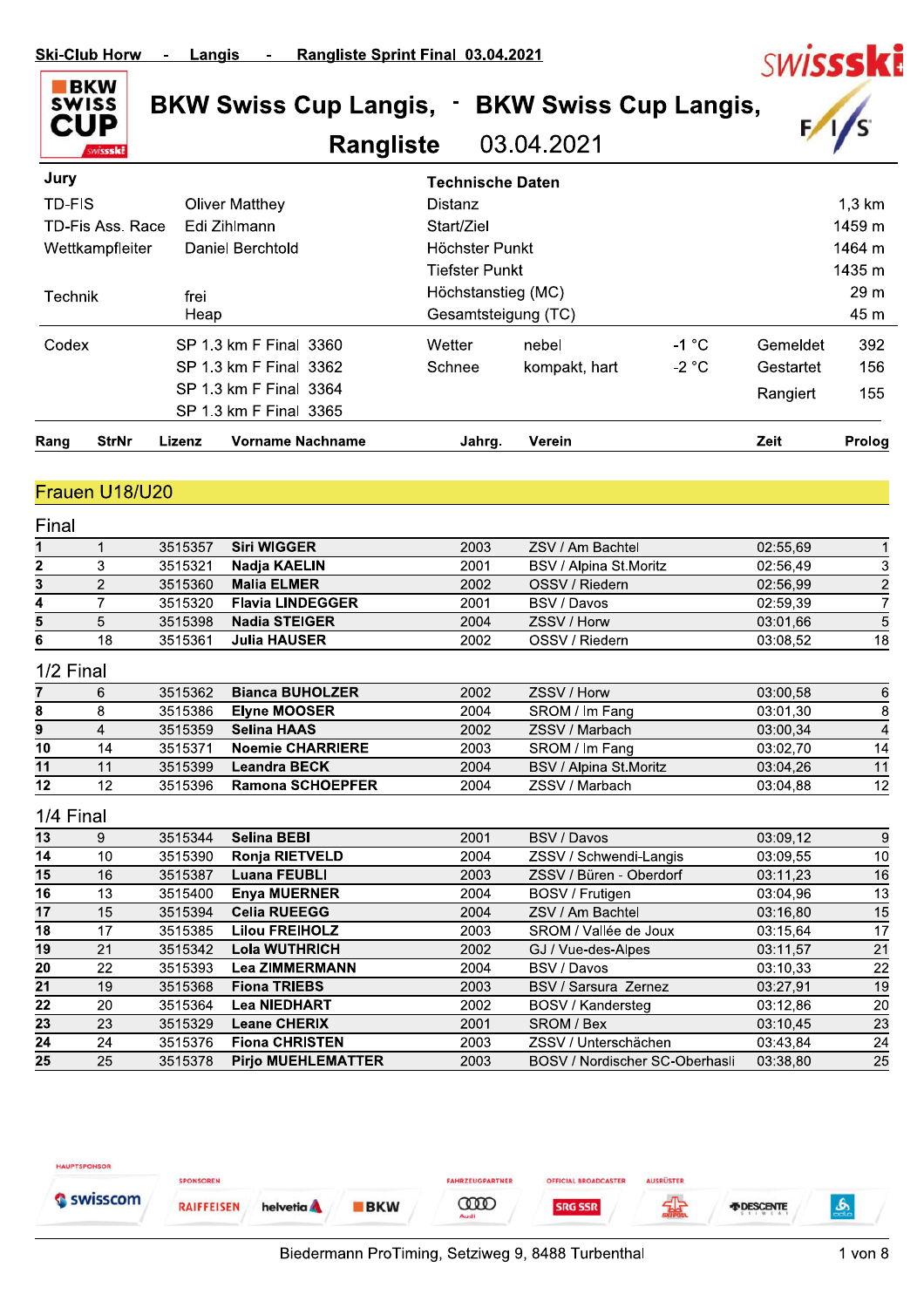| Rang | StrNr | .izenz | Nachname<br>Vorname | Jahro. | Verein | ∠eıt | Proloa<br>- |
|------|-------|--------|---------------------|--------|--------|------|-------------|
|------|-------|--------|---------------------|--------|--------|------|-------------|

#### Frauen

| Final           |                |          |                             |      |                                 |          |                |
|-----------------|----------------|----------|-----------------------------|------|---------------------------------|----------|----------------|
| 1               | 3 <sup>1</sup> | 3515221  | <b>Nadine FAEHNDRICH</b>    | 1995 | ZSSV / Horw                     | 02:46.13 |                |
| $\mathbf{2}$    | 32             | 3515252  | <b>Alina MEIER</b>          | 1996 | BSV / Davos                     | 02:48,24 | $\overline{2}$ |
| $3\phantom{.0}$ | 34             | 3515273  | <b>Lea FISCHER</b>          | 1998 | SAS / SAS Bern                  | 02:51,59 | 4              |
| 4               | 35             | 3515238  | <b>Lydia HIERNICKEL</b>     | 1996 | SVAL / Gardes-Frontière         | 02:52.03 | 5              |
| 5               | 33             | 3515289  | <b>Desiree STEINER</b>      | 1998 | BSV / Davos                     | 02:52,28 | 3              |
| 6               | 36             | 3515285  | Giuliana WERRO              | 1999 | <b>BSV / Sarsura Zernez</b>     | 02:53.53 | 6              |
|                 | 1/2 Final      |          |                             |      |                                 |          |                |
|                 | 37             | 3515267  | <b>Fabiana WIESER</b>       | 1996 | BSV / Sarsura Zernez            | 02:57,30 |                |
| 8               | 39             | 3515182  | <b>Ladina MEIER-RUGE</b>    | 1992 | SVAL / Obergoms                 | 02:58,24 | 9              |
| 9               | 38             | 3355004  | <b>Nina RIEDENER</b>        | 2000 | LSV / Nordic Club Liechtenstein | 03:05,83 | 8              |
| 10              | 40             | 3515316  | Anja LOZZA                  | 2000 | BSV / Zuoz                      | 03:03.54 | 10             |
| 11              | 42             | 3515347  | <b>Gianna Chiara WOHLER</b> | 2000 | BOSV / NSK Thun                 | 03:04.13 | 12             |
| 12              | 43             | 3045074  | <b>Katerina PAUL</b>        | 1996 | AUS                             | 03:07.66 | 13             |
| 1/4 Final       |                |          |                             |      |                                 |          |                |
| $\overline{a}$  | $\overline{A}$ | 0.515000 | <b>CAN/DE</b><br>0.1.1      | nnnn | $\bigcap$ if it is independent. | 00.00.00 | $\overline{A}$ |

|    |    | 3515299 | <b>Solene FAIVRE</b>     | 2000 | GJ / La Brévine                 | 00:00.00 |    |
|----|----|---------|--------------------------|------|---------------------------------|----------|----|
| 14 | 44 | 3515348 | <b>Carla Nina WOHLER</b> | 2000 | BOSV / NSK Thun                 | 03:10.86 | 14 |
| 15 | 45 | 3355005 | <b>Annalena SCHOCHER</b> | 2000 | LSV / Nordic Club Liechtenstein | 03:14.84 | 15 |
| 16 | 46 | 3515328 | Emma WUTHRICH            | 2000 | GJ / Vue-des-Alpes              | 03:19.13 | 16 |

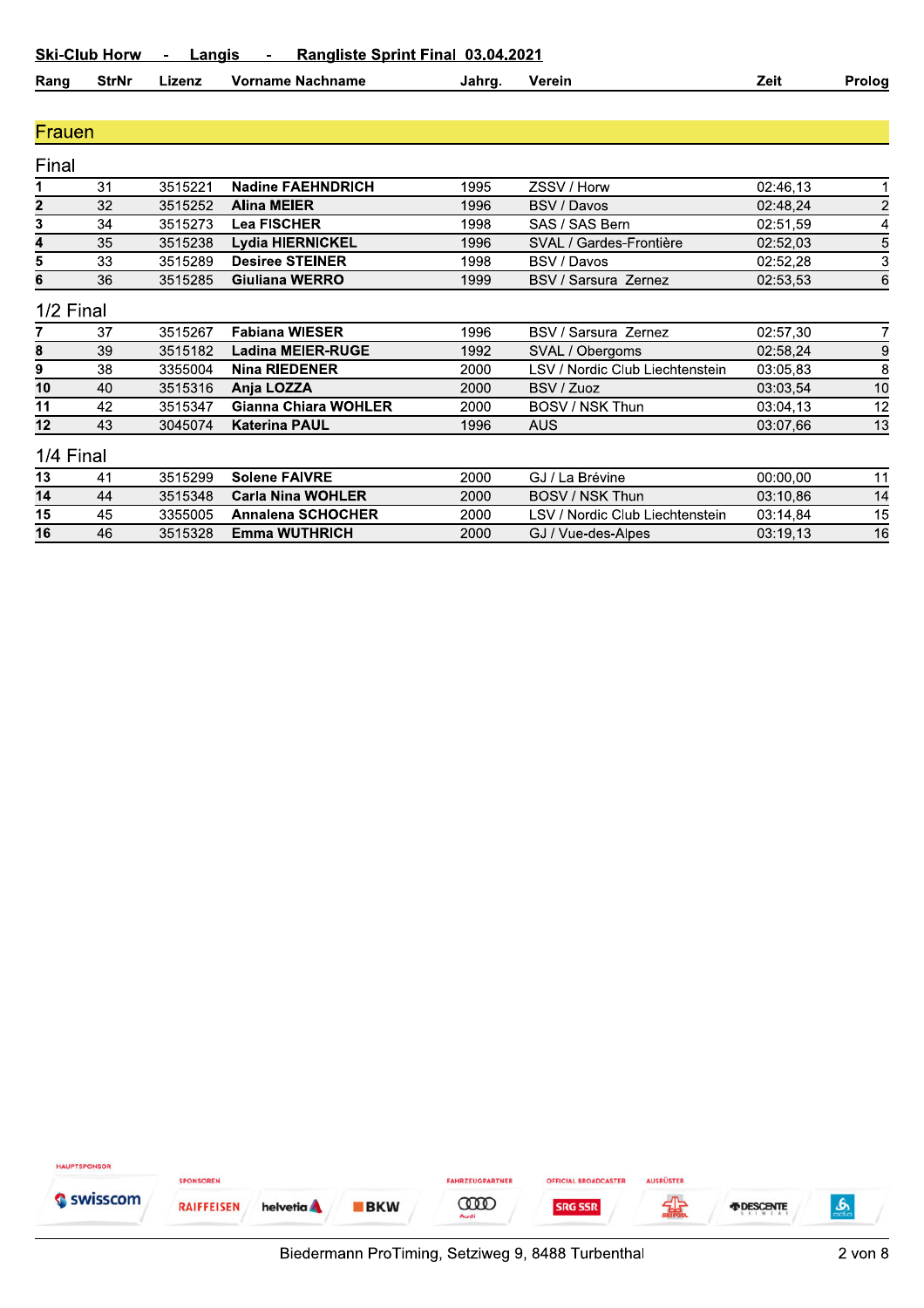#### **StrNr Vorname Nachname** Zeit Rang Lizenz Jahrg. Verein Prolog

#### Männer U18/U20

| Final                     |           |         |                          |      |                                 |          |                          |
|---------------------------|-----------|---------|--------------------------|------|---------------------------------|----------|--------------------------|
| 1                         | 73        | 3510770 | <b>Niclas STEIGER</b>    | 2004 | BSV / Piz Ot Samedan            | 02:36,71 | 13                       |
| $\overline{\mathbf{2}}$   | 63        | 3510716 | <b>Ramon RIEBLI</b>      | 2002 | ZSSV / Schwendi-Langis          | 02:36,94 | 3                        |
| $\overline{\overline{3}}$ | 80        | 3510714 | <b>Mario BAESSLER</b>    | 2002 | SSW / Elm                       | 02:37,06 | 20                       |
| 4                         | 61        | 3510644 | <b>Nicola WIGGER</b>     | 2001 | ZSV / Am Bachtel                | 02:37,22 | $\mathbf{1}$             |
| $\overline{5}$            | 69        | 3510710 | <b>Antonin SAVARY</b>    | 2002 | SROM / Riaz                     | 02:38,13 | 9                        |
| $\bf 6$                   | 70        | 3510782 | <b>Silvan HAUSER</b>     | 2004 | OSSV / Riedern                  | 02:44,05 | 10                       |
|                           | 1/2 Final |         |                          |      |                                 |          |                          |
| 7                         | 66        | 3510559 | <b>Fadri SCHMID</b>      | 2001 | BSV / Sedrun-Tujetsch           | 02:48,92 | 6                        |
| 8                         | 67        | 3510776 | <b>Leo GUENIN</b>        | 2004 | GJ / Vue-des-Alpes              | 02:50,66 | $\overline{7}$           |
| $\overline{9}$            | 64        | 3510725 | <b>Samuel NEUHAUS</b>    | 2003 | SSM / Plasselb                  | 02:50,98 | $\overline{\mathcal{A}}$ |
| 10                        | 76        | 3510729 | <b>Fabrizio ALBASINI</b> | 2003 | BSV / Alpina St.Moritz          | 02:42,12 | 16                       |
| 11                        | 62        | 3510713 | <b>Ilan PITTIER</b>      | 2003 | GJ / Vue-des-Alpes              | 02:45,42 | $\overline{c}$           |
| 12                        | 71        | 3510707 | <b>Gianluca WALPEN</b>   | 2002 | BSV / Piz Ot Samedan            | 02:56,85 | 11                       |
|                           | 1/4 Final |         |                          |      |                                 |          |                          |
| 13                        | 75        | 3510758 | <b>Silvan DURRER</b>     | 2004 | ZSV / Drusberg                  | 02:44,10 | 15                       |
| 14                        | 78        | 529309  | <b>Mathis PROFIT</b>     | 2003 | SROM / Goupils Alpes Vaudoises  | 02:40,03 | 18                       |
| 15                        | 79        | 3510743 | <b>Philippe MEYER</b>    | 2003 | ZSSV / Horw                     | 02:41,20 | 19                       |
| $\overline{16}$           | 84        | 3510747 | <b>Pierrick COTTIER</b>  | 2003 | SROM / Im Fang                  | 02:41,28 | 24                       |
| 17                        | 72        | 3510735 | <b>Loris HANSELMANN</b>  | 2003 | ZSV / Am Bachtel                | 02:41,59 | 12                       |
| $\overline{18}$           | 83        | 3510742 | Elia BETI                | 2003 | <b>BSV / Bernina Pontresina</b> | 02:44,42 | 23                       |
| 19                        | 85        | 3510778 | <b>Evan GERTSCH</b>      | 2004 | SROM / Riaz                     | 02:44,40 | 25                       |
| 20                        | 87        | 3510677 | <b>Lars RIETVELD</b>     | 2001 | ZSSV / Schwendi-Langis          | 02:46,73 | $\overline{27}$          |
| 21                        | 65        | 3530983 | <b>Cooper HARTMANN</b>   | 2001 | BOSV / Nordischer SC-Oberhasli  | 02:44,90 | 5                        |
| $\overline{22}$           | 74        | 3510671 | <b>Cla-Ursin NUFER</b>   | 2001 | BSV / Sedrun-Tujetsch           | 02:46,81 | 14                       |
| $\overline{23}$           | 81        | 3510731 | <b>Noe NAEFF</b>         | 2003 | <b>BSV / Lischana Scuol</b>     | 02:38,72 | 21                       |
| $\overline{24}$           | 88        | 3510681 | <b>Fabian FAHNER</b>     | 2001 | BOSV / Nordischer SC-Oberhasli  | 02:44,76 | $\overline{28}$          |
| $\overline{25}$           | 89        | 3510708 | <b>Armando SPAETI</b>    | 2002 | ZSSV / Horw                     | 02:44,93 | $\overline{29}$          |
| 26                        | 68        | 3350013 | <b>Robin FROMMELT</b>    | 2002 | LSV / Nordic Club Liechtenstein | 02:54,69 | 8                        |
| $\overline{27}$           | 77        | 3510695 | <b>Gianluca WENGER</b>   | 2002 | BSV / Davos                     | 02:46,93 | $\overline{17}$          |
| 28                        | 82        | 3510730 | <b>Yannick ZELLWEGER</b> | 2003 | BSV / Alpina St.Moritz          | 02:45,17 | 22                       |
| 29                        | 86        | 3510760 | <b>Leander KISER</b>     | 2004 | ZSSV / Schwendi-Langis          | 03:06,09 | 26                       |
| 30                        | 90        | 3510702 | <b>Tom MARTY</b>         | 2002 | <b>BSV / Davos</b>              | 02:45,06 | 30                       |
| Prolog                    |           |         |                          |      |                                 |          |                          |
| 31                        |           | 3510732 | <b>Ivan FAHNER</b>       | 2003 | BOSV / Nordischer SC-Oberhasli  | 00:00,00 | 31                       |
| 32                        |           | 3510667 | <b>Romain GOLAY</b>      | 2001 | SROM / Vallée de Joux           | 00:00,00 | 32                       |
| 33                        |           | 3510734 | <b>Lucien PIGUET</b>     | 2003 | SROM / Goupils Alpes Vaudoises  | 00:00,00 | 33                       |
| 34                        |           | 3350012 | <b>Tobias FROMMELT</b>   | 2002 | LSV / Nordic Club Liechtenstein | 00:00,00 | 34                       |
| 35                        |           | 3510696 | <b>Gino BRAENDLI</b>     | 2002 | BSV / Davos                     | 00:00,00 | 35                       |
| 36                        |           | 3510726 | <b>Jan FAESSLER</b>      | 2003 | OSSV / Speer Ebnat-Kappel       | 00:00,00 | 36                       |
| 37                        |           | 3510728 | <b>Nico ZARUCCHI</b>     | 2003 | BSV / Alpina St.Moritz          | 00:00,00 | 37                       |
| 38                        |           | 3510686 | <b>Peter HIERNICKEL</b>  | 2001 | BSV / Davos                     | 00:00,00 | 38                       |
| 39                        |           | 3350011 | <b>Micha BUECHEL</b>     | 2002 | LSV / Nordic Club Liechtenstein | 00:00,00 | 39                       |
| 40                        |           | 3510774 | <b>Flavio DURRER</b>     | 2004 | LSV / Nordic Club Liechtenstein | 00:00,00 | 40                       |
| 41                        |           | 3510775 | <b>Maxime BEGUIN</b>     | 2004 | GJ / Vue-des-Alpes              | 00:00,00 | 41                       |
| 42                        |           | 3510766 | <b>Gianmaria TEDALDI</b> | 2004 | ZSV / Am Bachtel                | 00:00,00 | 42                       |
| 43                        |           | 3510751 | Orest MOOSER             | 2003 | SROM / Im Fang                  | 00:00,00 | 43                       |
| 44                        |           | 3510773 | <b>Sven BUHOLZER</b>     | 2004 | ZSSV / Horw                     | 00:00,00 | 44                       |
| 45                        |           | 3510736 | <b>Andrin LUGINBUEHL</b> | 2003 | ZSV / Am Bachtel                | 00:00,00 | 45                       |
| 46                        |           | 3510781 | <b>Elie BALLAY</b>       | 2004 | SROM / Bex                      | 00:00,00 | 46                       |

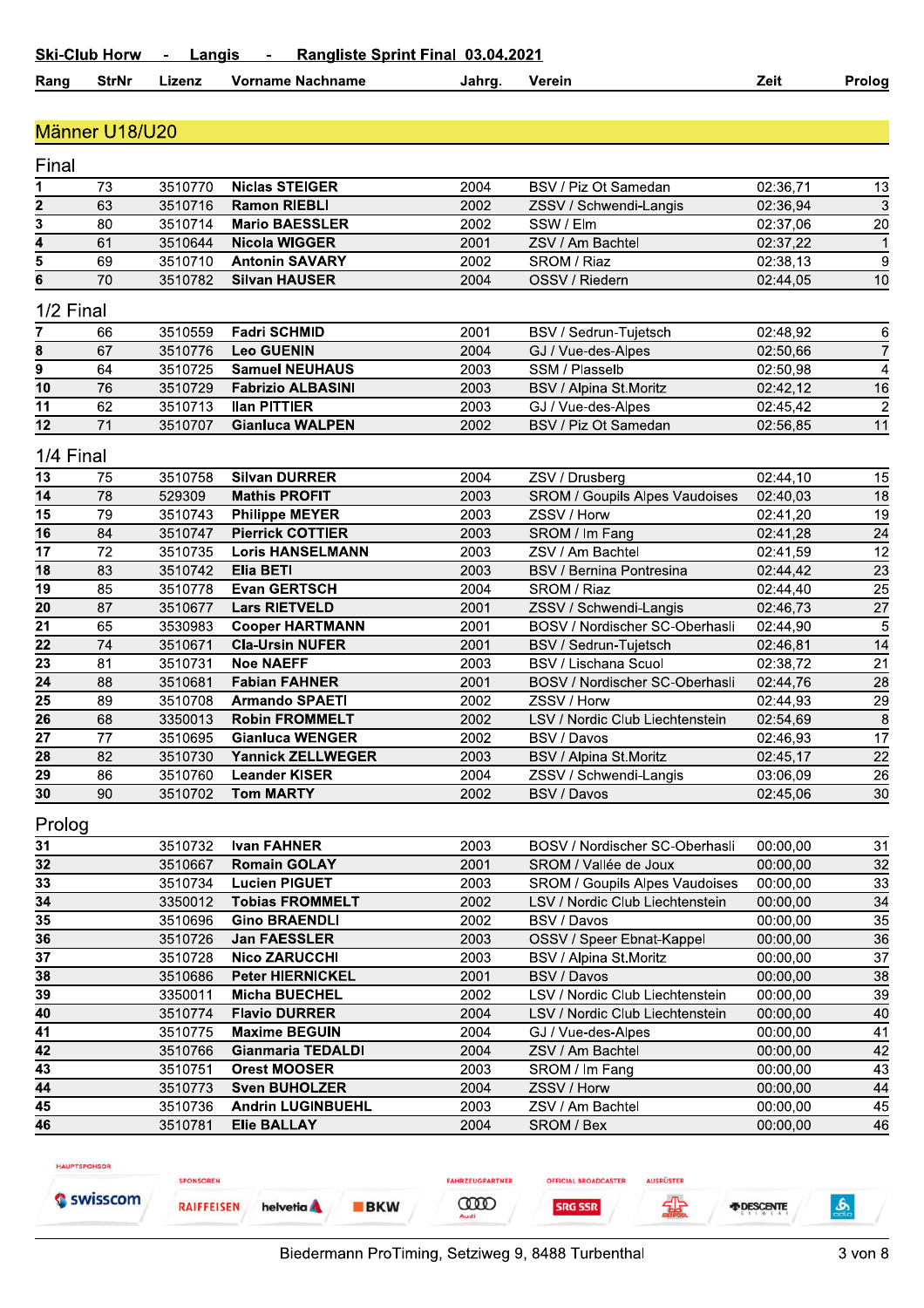| Rang<br>StrNr | .70P<br>. 1251 14 | Nachname<br>Vorname | Jahrɑ. | /erein | 'eit | Proloa |
|---------------|-------------------|---------------------|--------|--------|------|--------|
|---------------|-------------------|---------------------|--------|--------|------|--------|

#### <u>Manner</u><br>————————————————————

| Rang                    | <b>StrNr</b> | Lizenz  | <b>Vorname Nachname</b>     | Jahrg. | Verein                      | Zeit     | Prolog          |
|-------------------------|--------------|---------|-----------------------------|--------|-----------------------------|----------|-----------------|
| <b>Männer</b>           |              |         |                             |        |                             |          |                 |
|                         |              |         |                             |        |                             |          |                 |
| Final                   |              |         |                             |        |                             |          |                 |
| 1                       | 93           | 3510588 | <b>Janik RIEBLI</b>         | 1998   | ZSSV / Schwendi-Langis      | 02:29,44 |                 |
| $\mathbf 2$             | 92           | 3510451 | <b>Roman SCHAAD</b>         | 1993   | ZSV / Drusberg              | 02:29,47 | $\frac{3}{2}$   |
| $\overline{\mathbf{3}}$ | 91           | 3510656 | <b>Valerio GROND</b>        | 2000   | BSV / Davos                 | 02:29,47 |                 |
| 4                       | 95           | 3510619 | <b>Cyril FAEHNDRICH</b>     | 1999   | ZSSV / Horw                 | 02:30,24 | $\frac{5}{7}$   |
| $\overline{5}$          | 97           | 3510480 | <b>Cedric STEINER</b>       | 1995   | BSV / Davos                 | 02:30,76 |                 |
| 6                       | 94           | 3510636 | <b>Florian GULER</b>        | 1999   | BSV / Davos                 | 02:45,94 | $\overline{a}$  |
| 1/2 Final               |              |         |                             |        |                             |          |                 |
| 7                       | 101          | 3510534 | <b>Beda KLEE</b>            | 1996   | OSSV / Speer Ebnat-Kappel   | 02:33,64 | 11              |
| 8                       | 103          | 3510637 | <b>Severin BAESSLER</b>     | 1999   | SSW / Elm                   | 02:34,59 | $\overline{13}$ |
| $\overline{9}$          | 100          | 3510566 | <b>Livio MATOSSI</b>        | 1997   | BSV / Alpina St.Moritz      | 02:32,08 | $\overline{10}$ |
| $\overline{10}$         | 102          | 3200875 | <b>Marius BAUER</b>         | 2000   | <b>GER</b>                  | 02:34,85 | $\overline{12}$ |
| $\overline{11}$         | 96           | 3510615 | <b>Avelino NAEPFLIN</b>     | 2000   | ZSSV / Beckenried-Klewenalp | 02:39,96 | $\overline{6}$  |
| $\overline{12}$         | 107          | 3200821 | <b>Jakob WALTHER</b>        | 1999   | <b>GER</b>                  | 02:32,30 | $\overline{17}$ |
| 1/4 Final               |              |         |                             |        |                             |          |                 |
| 13                      | 106          | 3190517 | <b>Titouan SEROT</b>        | 1999   | <b>BEL</b>                  | 02:36,40 | 16              |
| 14                      | 109          | 3510548 | <b>Gian Flurin PFAEFFLI</b> | 1996   | BSV / Bernina Pontresina    | 02:35,67 | 19              |
| 15                      | 113          | 3510621 | <b>Daniel GRAETZER</b>      | 1998   | ZSV / Drusberg              | 02:45,77 | $\overline{23}$ |
| $\overline{16}$         | 99           | 3200698 | <b>Thomas SPOETZL</b>       | 1996   | <b>GER</b>                  | 02:36,22 | $\overline{9}$  |
| $\overline{17}$         | 104          | 3510613 | <b>Flurin GROND</b>         | 1999   | BSV / Davos                 | 02:34,31 | $\overline{14}$ |
| $\overline{18}$         | 105          | 3510479 | <b>Jason RUEESCH</b>        | 1994   | BSV / Davos                 | 02:36,58 | 15              |
| 19                      | 108          | 3510690 | <b>Ricky STEINAUER</b>      | 2000   | ZSV / Einsiedeln            | 02:51,46 | $\overline{18}$ |
| $\overline{20}$         | 110          | 3510472 | <b>Livio BIELER</b>         | 1993   | SVAL / Gardes-Frontière     | 02:35,72 | $\overline{20}$ |
| $\overline{21}$         | 98           | 3200435 | <b>Max OLEX</b>             | 1989   | <b>GER</b>                  | 03:53,03 | $\overline{8}$  |
| $\overline{22}$         | 111          | 3510510 | <b>Dajan DANUSER</b>        | 1996   | SSW / Vättis                | 02:35,81 | $\overline{21}$ |
| $\overline{23}$         | 112          | 3510452 | <b>Simon HAMMER</b>         | 1994   | SAS / SAS Bern              | 02:39,24 | $\overline{22}$ |
| $\overline{24}$         | 114          | 3510538 | <b>Lauro BRAENDLI</b>       | 1997   | BSV / Davos                 | 02:47,72 | $\overline{24}$ |
| 25                      | 115          | 3190504 | <b>Ewen PERROUD</b>         | 1998   | <b>FRA</b>                  | 02:57,00 | $\overline{25}$ |
| 26                      | 116          | 3080036 | <b>Steve HIESTAND</b>       | 1984   | <b>BRA</b>                  | 02:57,11 | 26              |
|                         | 117          | 3510630 | <b>Christoph GASCHE</b>     | 1986   | SVAL / Obergoms             | 03:15,80 | $\overline{27}$ |

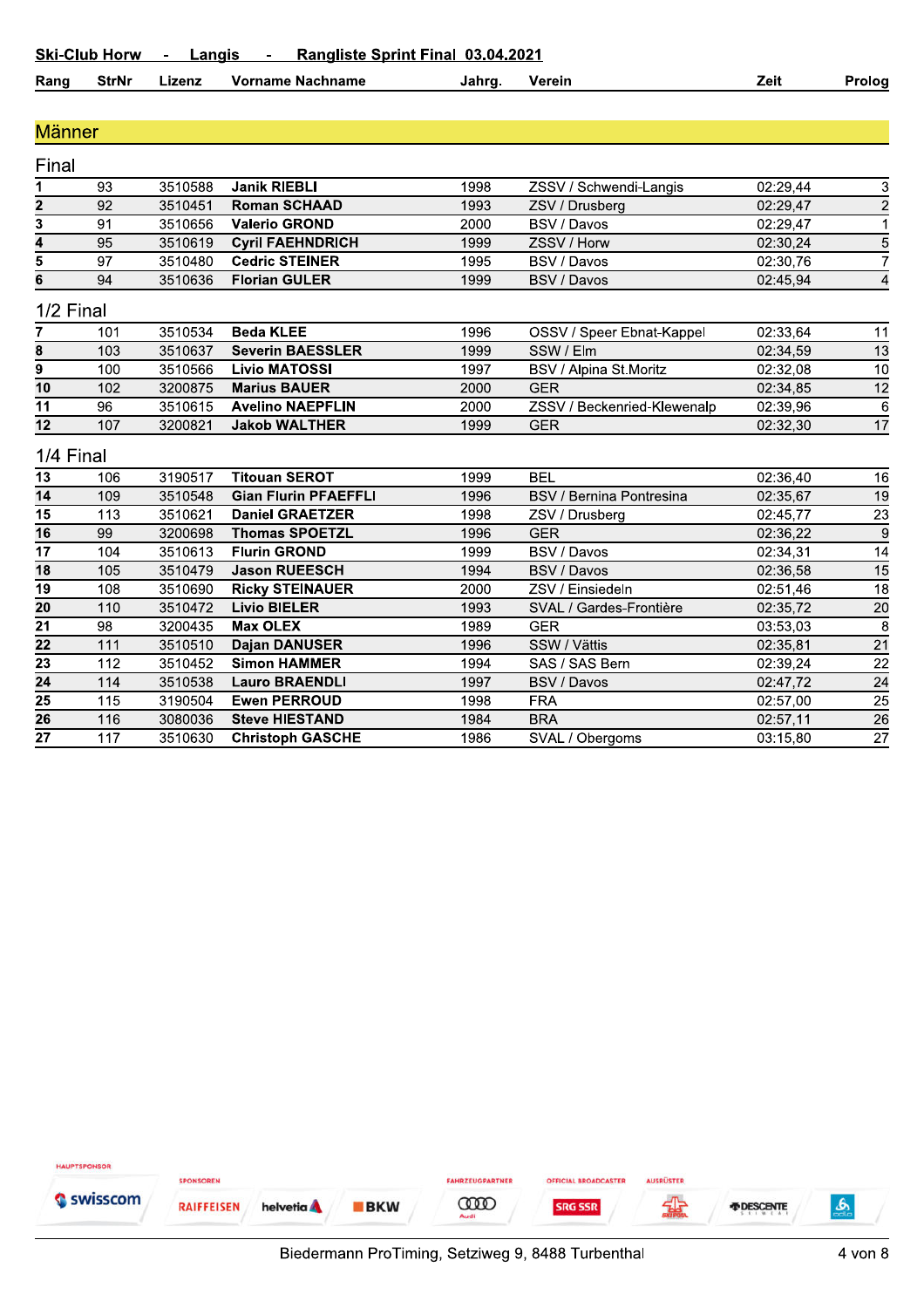**Lynn ODERMATT** 

| Ranɑ | StrNr | Lizenz | Vorname Nachname | Jahra. | Verein | Zeit | Prolog |
|------|-------|--------|------------------|--------|--------|------|--------|
|------|-------|--------|------------------|--------|--------|------|--------|

#### Mädchen U14

 $\overline{16}$ 

 $\frac{1}{136}$ 

522224

| Final |           |        |                              |      |                        |          |    |
|-------|-----------|--------|------------------------------|------|------------------------|----------|----|
|       | 121       | 507127 | <b>Molly KAFKA</b>           | 2007 | ZSSV / Schwendi-Langis | 01:36.83 |    |
| 2     | 122       | 511491 | Elena FREI                   | 2008 | ZSSV / Unterschächen   | 01:37.43 | 2  |
| 3     | 126       | 502343 | <b>Eliane KISER</b>          | 2007 | ZSSV / Schwendi-Langis | 01:38,11 | 6  |
| 4     | 124       | 506678 | <b>Céline EMMENEGGER</b>     | 2007 | ZSSV / Flühli          | 01:39,16 | 4  |
| 5     | 123       | 483302 | Dunja WALKER                 | 2007 | ZSSV / Unterschächen   | 01:39.87 | 3  |
| 6     | 125       | 492781 | Sophia IMWINKELRIED          | 2007 | SVAL / Obergoms        | 01:40,98 | 5  |
|       | 1/2 Final |        |                              |      |                        |          |    |
|       | 127       | 519795 | <b>Elea RIEDER</b>           | 2008 | BOSV / NSK Thun        | 01:41,73 |    |
| 8     | 129       | 507084 | <b>Simone MEYER</b>          | 2007 | ZSSV / Horw            | 01:42,61 | 9  |
| 9     | 128       | 506347 | <b>Giannina PILLER</b>       | 2008 | ZSSV / Schwendi-Langis | 01:45.84 | 8  |
| 10    | 131       | 514806 | <b>Katharina GWERDER</b>     | 2008 | ZSSV / Schwendi-Langis | 01:43.25 | 11 |
| 11    | 130       | 517711 | <b>Livia GERMANN</b>         | 2008 | BOSV / Adelboden       | 01:43,84 | 10 |
| 12    | 132       |        | <b>Nina IMWINKELRIED</b>     | 2008 | SC Obergoms            | 01:46,18 | 12 |
|       | 1/4 Final |        |                              |      |                        |          |    |
| 13    | 133       | 517704 | <b>Annika FULLIN</b>         | 2007 | ZSSV / Schattdorf      | 01:50.80 | 13 |
| 14    | 134       | 517582 | <b>Jael Sarah LANG</b>       | 2008 | SVAL / Obergoms        | 01:52.62 | 14 |
| 15    | 135       | 535329 | <b>Anina VON DESCHWANDEN</b> | 2007 | ZSSV / Schwendi-Langis | 01:55.93 | 15 |

 $\overline{2008}$ 

ZSSV / Schwendi-Langis



 $01:58,82$ 

 $\overline{16}$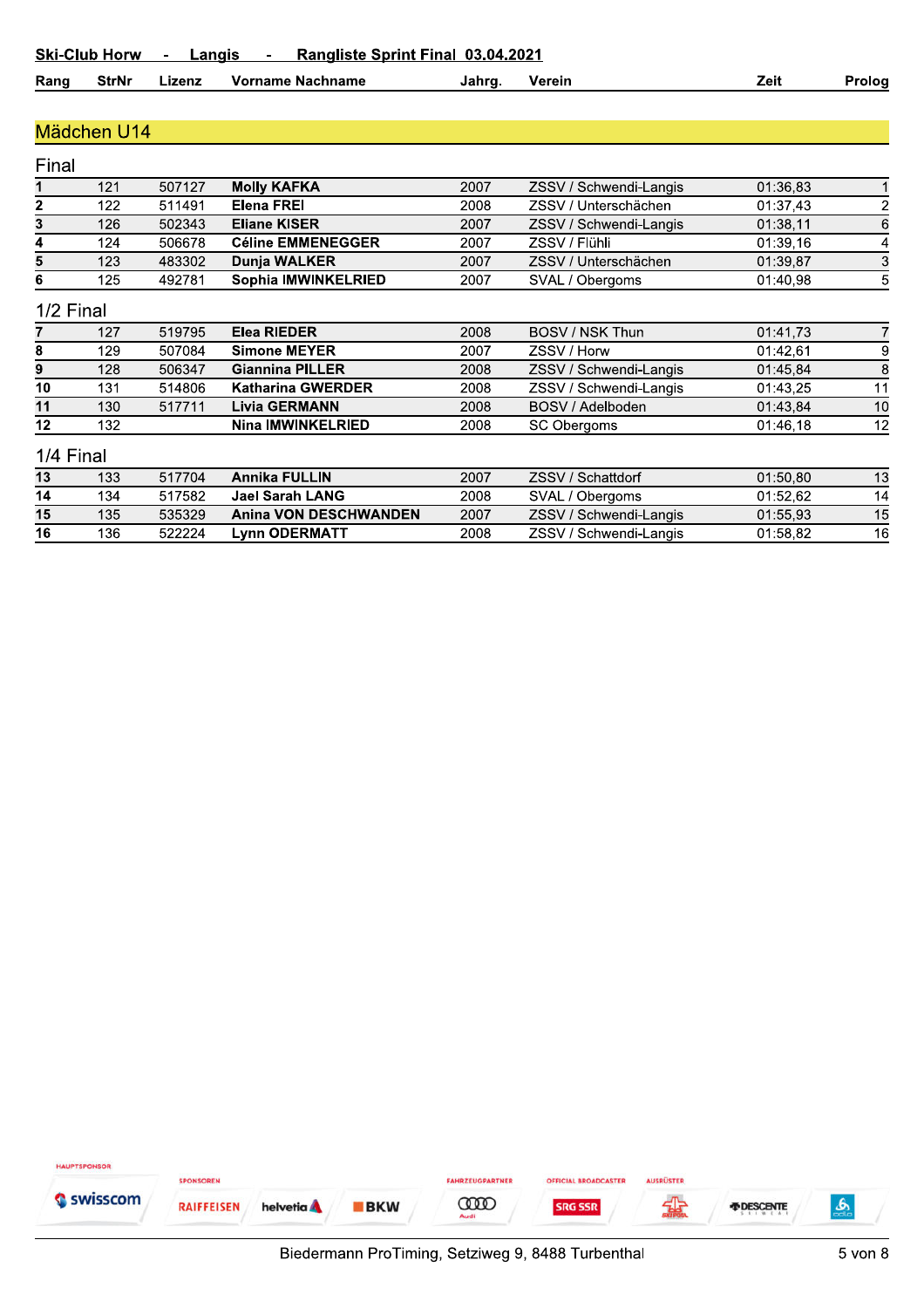| Rang<br>Nachname<br>StrNı<br>Vorname<br>Jahro.<br>.izen: | ∠eit<br>√erein | Proloa |
|----------------------------------------------------------|----------------|--------|
|----------------------------------------------------------|----------------|--------|

#### Knaben U14

| Final          |     |        |                          |      |                          |          |                 |
|----------------|-----|--------|--------------------------|------|--------------------------|----------|-----------------|
| 1              | 152 | 527760 | Luca DEPLAZES            | 2007 | BSV / Club da skis Trun  | 01:31,30 | $\overline{c}$  |
| $\overline{2}$ | 151 | 505987 | <b>Niclas SCHAAD</b>     | 2007 | ZSV / Drusberg           | 01:31.77 | 1               |
| 3              | 162 | 506675 | Elijah KÜNG              | 2007 | ZSSV / Flühli            | 01:37,43 | 12              |
| 4              | 153 | 511165 | <b>Jesco MENGIS</b>      | 2007 | SVAL / Obergoms          | 01:37,71 | 3               |
| 5              | 155 | 496419 | <b>Sylvain GENOUD</b>    | 2007 | SROM / Riaz              | 01:38.19 | 5               |
| 6              | 165 | 503105 | <b>Nico BRIKER</b>       | 2008 | ZSSV / Unterschächen     | 01:38,50 | 15              |
| 1/2 Final      |     |        |                          |      |                          |          |                 |
| 7              | 154 | 498608 | <b>Andreas GWERDER</b>   | 2007 | ZSSV / Schwendi-Langis   | 01:37,08 | 4               |
| 8              | 159 | 494687 | <b>Marco LAUBER</b>      | 2008 | ZSSV / Horw              | 01:37,54 | 9               |
| 9              | 158 | 487205 | <b>Nils FANKHAUSER</b>   | 2007 | ZSSV / Entlebuch         | 01:37,17 | 8               |
| 10             | 161 | 494198 | <b>Loïs GERTSCH</b>      | 2008 | SROM / Riaz              | 01:39.91 | 11              |
| 11             | 163 | 480290 | <b>Noé KEMPF</b>         | 2008 | <b>BOSV / Kandersteg</b> | 01:37,22 | 13              |
| 12             | 167 | 507083 | <b>Mark STUDHALTER</b>   | 2007 | ZSSV / Horw              | 01:41,09 | $\overline{17}$ |
| 1/4 Final      |     |        |                          |      |                          |          |                 |
| 13             | 164 | 506679 | <b>Noël EMMENEGGER</b>   | 2007 | ZSSV / Flühli            | 01:42,25 | 14              |
| 14             | 166 | 498797 | <b>Leon IMWINKELRIED</b> | 2008 | SVAL / Obergoms          | 01:39,39 | 16              |
| 15             | 170 | 506815 | <b>Heikki PIALI</b>      | 2008 | BSV / Trin               | 01:40,77 | 20              |
| 16             | 156 | 512039 | <b>Daniel KÄMPFEN</b>    | 2007 | SVAL / Obergoms          | 01:39,93 | 6               |
| 17             | 157 | 528495 | <b>Nils LÄTT</b>         | 2008 | ZSV / Drusberg           | 01:44.54 | 7               |
| 18             | 160 | 498814 | <b>Lukas AREGGER</b>     | 2007 | ZSSV / Entlebuch         | 01:46,01 | 10              |
| 19             | 168 | 486904 | <b>Mael NIEDHART</b>     | 2008 | BOSV / Kandersteg        | 01:40,09 | 18              |
| 20             | 169 | 514807 | <b>Arwin INKERMANN</b>   | 2008 | ZSSV / Schwendi-Langis   | 01:47,70 | 19              |
| 21             | 171 | 474649 | <b>Fabian BUHOLZER</b>   | 2008 | ZSSV / Horw              | 01:47,35 | 21              |
| 22             | 172 | 489336 | <b>Lars SCHMIDIGER</b>   | 2008 | ZSSV / Flühli            | 01:51,95 | 22              |
| 23             | 173 | 514329 | <b>Patrik FELDER</b>     | 2007 | ZSSV / Flühli            | 01:49.95 | 23              |

HAUPTSPONSOR SPONSOREN FAHRZEUGPARTNER **OFFICIAL BROADCASTER AUSRÜSTER** Swisscom 编 **COOD**  $\mathbf{r}$ **RAIFFEISEN** helvetia A **BKW** *FDESCENTE* **SRG SSR**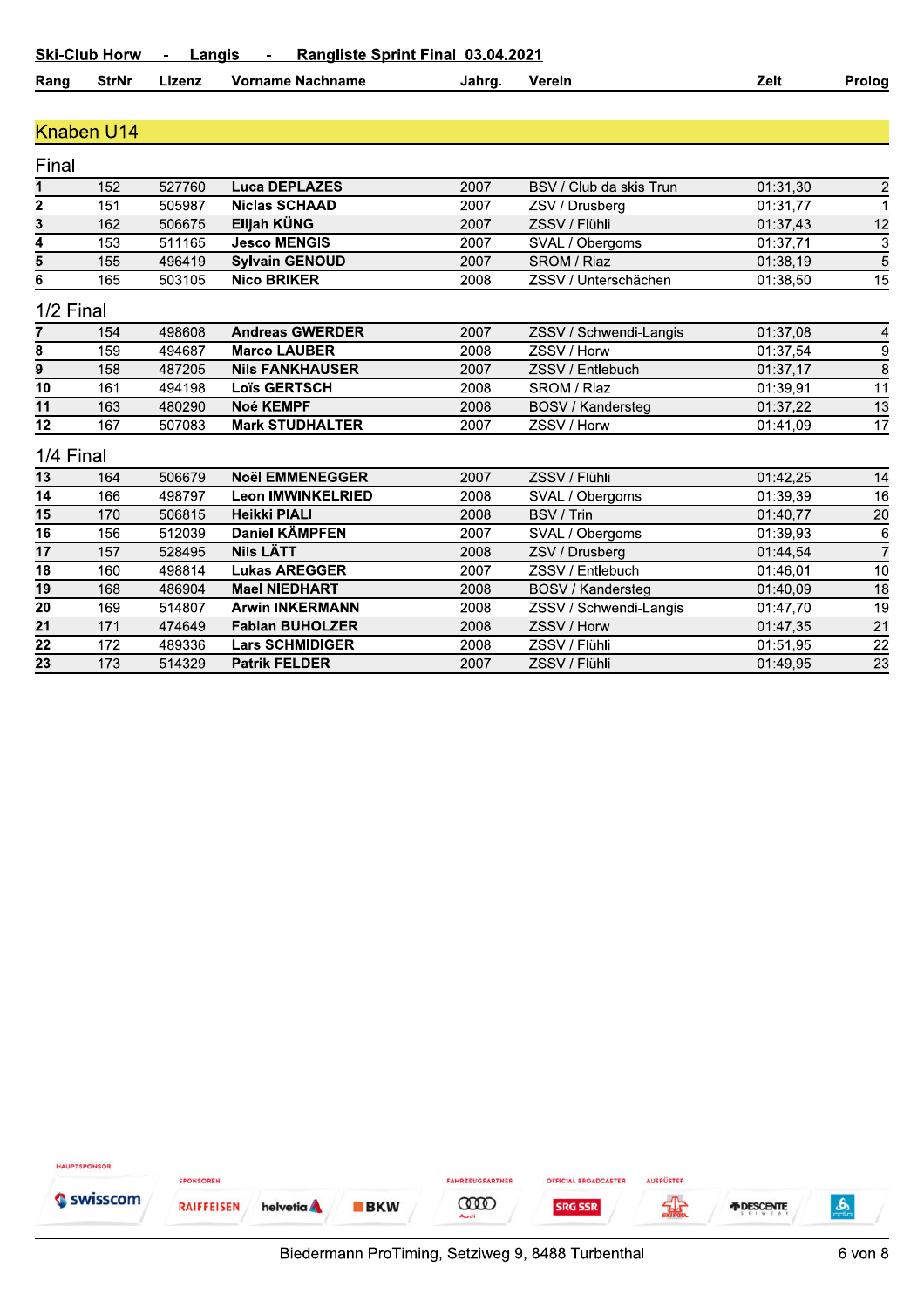| Rang | <b>StrNr</b> | ∟izenz | Vorname Nachname | Jahrq. | ∕erein | ∠eıt | Prolog |
|------|--------------|--------|------------------|--------|--------|------|--------|
|------|--------------|--------|------------------|--------|--------|------|--------|

#### Mädchen U16

| Final     |     |        |                        |      |                                |          |                |
|-----------|-----|--------|------------------------|------|--------------------------------|----------|----------------|
|           | 181 | 505256 | <b>Lena BAUMANN</b>    | 2006 | ZSV / Einsiedeln               | 01:31,96 |                |
| 2         | 182 | 475360 | <b>Silja FELDMANN</b>  | 2006 | OSSV / Riedern                 | 01:33,10 | $\overline{2}$ |
| 3         | 184 | 487505 | <b>Manon PANCHAUD</b>  | 2005 | SROM / Riaz                    | 01:33,47 | 4              |
| 4         | 183 | 481498 | <b>Linn ZENTNER</b>    | 2006 | OSSV / Riedern                 | 01:34.20 | 3              |
| 5         | 187 | 496418 | <b>Camille GENOUD</b>  | 2005 | SROM / Riaz                    | 01:36,29 |                |
| 6         | 186 | 497070 | Zoë FELDER             | 2006 | ZSSV / Schwendi-Langis         | 01:36.35 | 6              |
| 1/2 Final |     |        |                        |      |                                |          |                |
|           | 188 | 461027 | Leandra SCHÖPFER       | 2006 | ZSSV / Marbach                 | 01:38,51 | 8              |
| 8         | 192 | 498815 | <b>Anina RENGGLI</b>   | 2006 | ZSSV / Entlebuch               | 01:40.94 | 12             |
| 9         | 189 | 506346 | <b>Anja ODERMATT</b>   | 2006 | ZSSV / Schwendi-Langis         | 01:40,78 | 9              |
| 10        | 190 | 483989 | Jasmin ZUMBÜHL         | 2006 | ZSSV / Bannalp-Wolfenschiessen | 01:42,05 | 10             |
| 11        | 185 | 461044 | Tabea KNOBEL           | 2005 | ZSV / Am Bachtel               | 01:56.48 | 5              |
| 12        | 191 | 480976 | <b>Jana BERWERT</b>    | 2005 | ZSSV / Schwendi-Langis         | 01:45.66 | 11             |
| 1/4 Final |     |        |                        |      |                                |          |                |
| 13        | 193 | 506350 | <b>Carolina ROHRER</b> | 2005 | 7SSV / Schwendi-Langis         | 00.0000  | 13             |

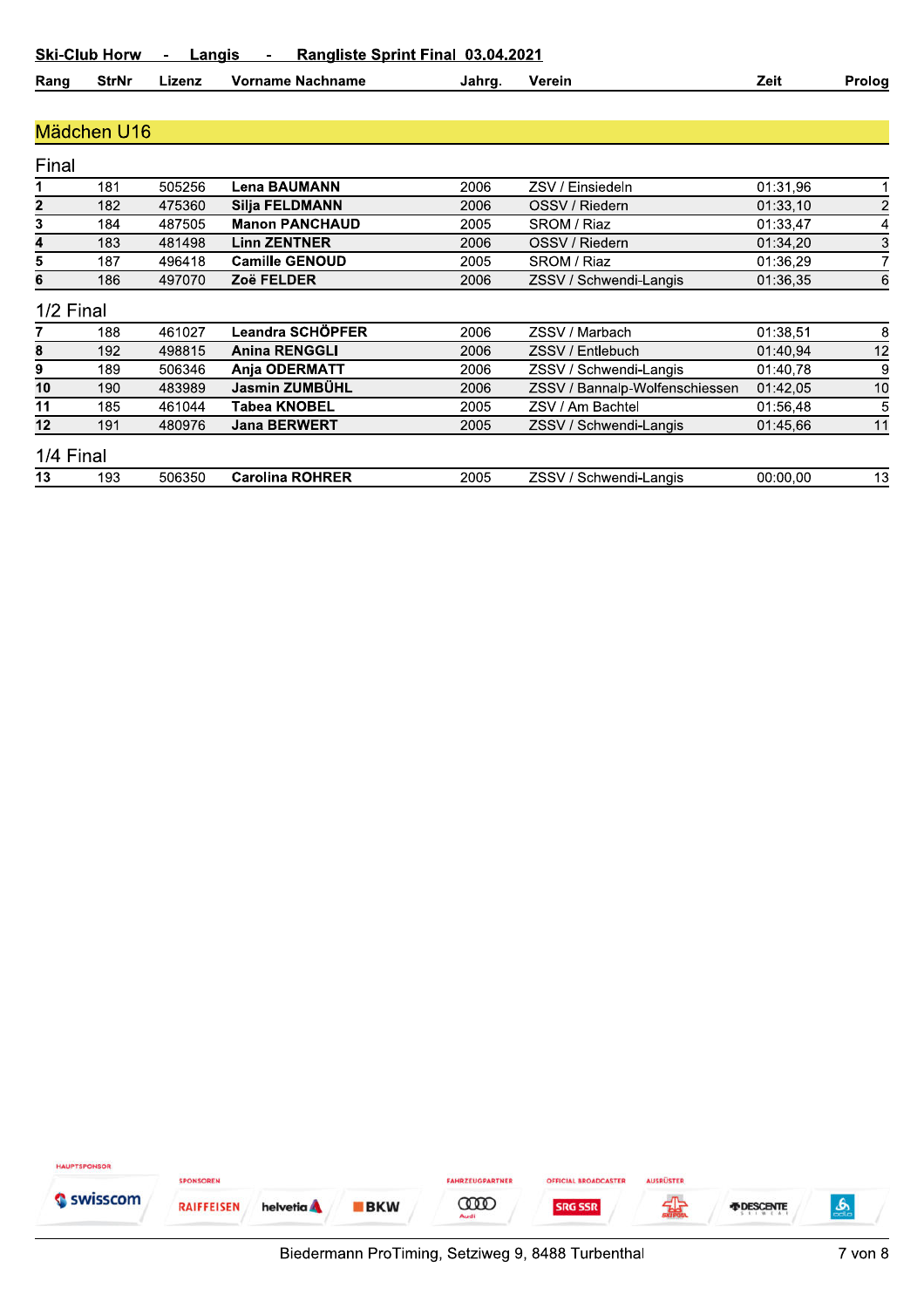| Rang | <b>StrNr</b> | Lizenz | Vorname Nachname | Jahro | Verein | Zeit | Prolog |
|------|--------------|--------|------------------|-------|--------|------|--------|
|------|--------------|--------|------------------|-------|--------|------|--------|

#### Knaben U16

 $\overline{19}$ 

 $\overline{229}$ 

461012

**Gian-Luca HAAS** 

| Final        |           |        |                                    |      |                             |          |                |
|--------------|-----------|--------|------------------------------------|------|-----------------------------|----------|----------------|
|              | 215       | 527759 | <b>Clau DEPLAZES</b>               | 2005 | BSV / Club da skis Trun     | 01:20,93 | 5              |
| $\mathbf{2}$ | 214       | 443718 | Janik JOOS                         | 2005 | ZSSV / Horw                 | 01:21,73 | 4              |
| 3            | 211       | 475674 | <b>Isai NAEFF</b>                  | 2005 | <b>BSV / Lischana Scuol</b> | 01:22,92 |                |
| 4            | 213       | 486825 | <b>Remo BURCH</b>                  | 2005 | ZSSV / Schwendi-Langis      | 01:23,47 | 3              |
| 5            | 212       | 485890 | <b>Nolan GERTSCH</b>               | 2006 | SROM / Riaz                 | 01:24.26 | $\overline{2}$ |
| 6            | 216       | 494686 | <b>Silvan LAUBER</b>               | 2005 | ZSSV / Horw                 | 01:48,55 | 6              |
|              | 1/2 Final |        |                                    |      |                             |          |                |
|              | 218       | 462431 | <b>Antoine BEGUIN</b>              | 2005 | GJ / Vue-des-Alpes          | 01:24,36 | 8              |
| 8            | 220       | 454725 | Luc COTTIER                        | 2005 | SROM / Im Fang              | 01:23,66 | 10             |
| 9            | 217       | 475727 | <b>Julian EMMENEGGER</b>           | 2005 | ZSSV / Flühli               | 01:23,87 |                |
| 10           | 219       | 475810 | <b>Yanick BIRCHLER</b>             | 2005 | ZSV / Drusberg              | 01:24,88 | 9              |
| 11           | 222       | 487662 | <b>Jens BERGER</b>                 | 2005 | ZSSV / Schwendi-Langis      | 01:25,62 | 12             |
| 12           | 223       | 523357 | <b>Maximilian Alexander WANGER</b> | 2006 | BSV / Sarsura Zernez        | 01:25.20 | 13             |
| 1/4 Final    |           |        |                                    |      |                             |          |                |
| 13           | 221       | 481487 | <b>Yanick BAESSLER</b>             | 2005 | SSW / Elm                   | 01:26,09 | 11             |
| 14           | 224       | 451443 | Marco WAGENFÜHR                    | 2005 | BSV / Davos                 | 01:26.50 | 14             |
| 15           | 226       | 506353 | <b>Vince VOGEL</b>                 | 2006 | ZSSV / Schwendi-Langis      | 01:29.66 | 16             |
| 16           | 225       | 469290 | <b>Normand SAVARY</b>              | 2005 | SROM / Riaz                 | 01:32,02 | 15             |
| 17           | 227       | 461020 | <b>Elias HAAS</b>                  | 2006 | ZSSV / Marbach              | 01:34.63 | 17             |
| 18           | 228       | 458623 | <b>Finn KEMPF</b>                  | 2006 | BOSV / Kandersteg           | 01:37.13 | 18             |

2006

ZSSV / Marbach

 $01:35,81$ 

 $\overline{19}$ 

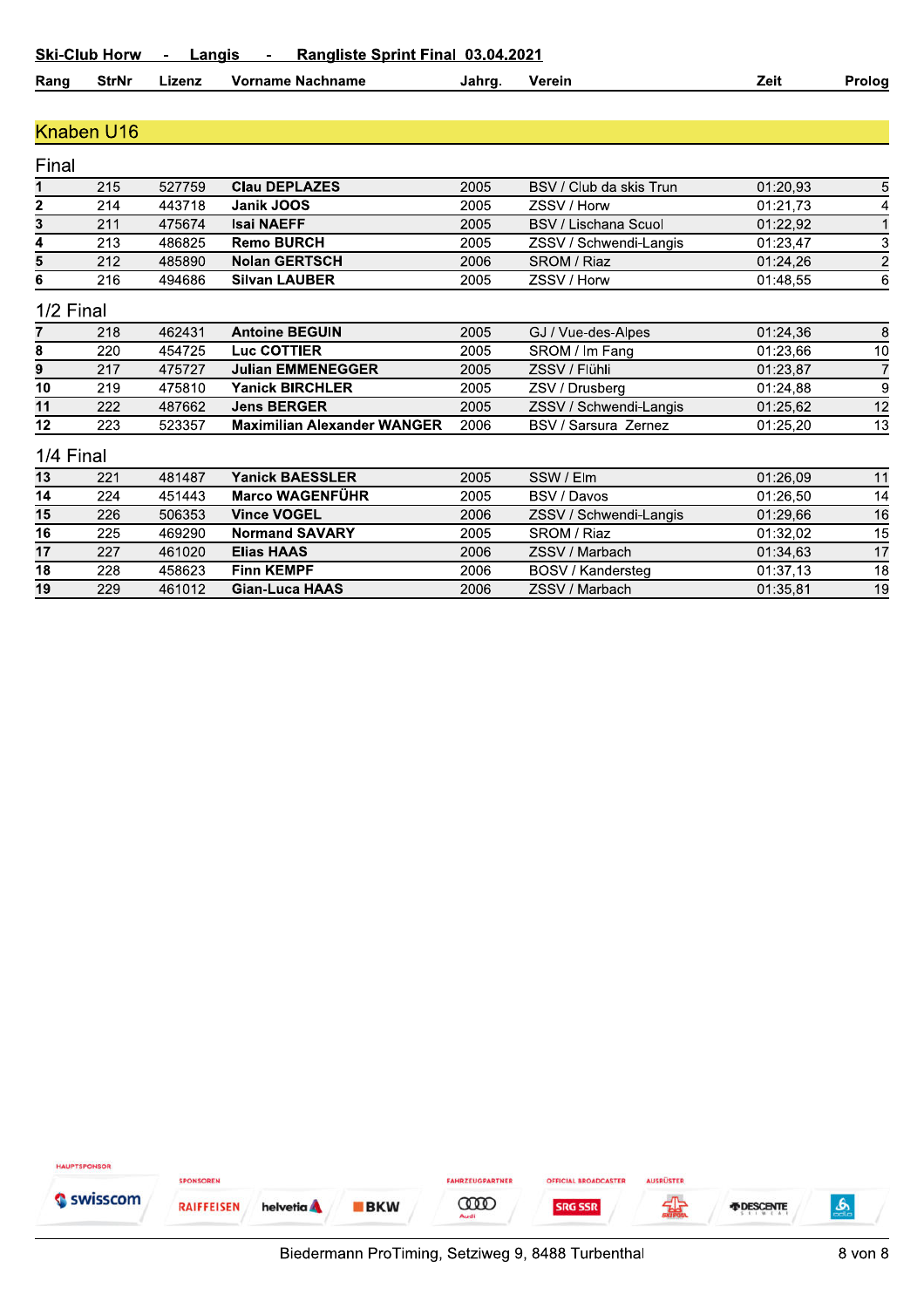

### **BKW Swiss Cup Langis, Prolog Rangliste**

Langis 03.04.2021

| Jury                                                   |              |                                              |                                                           |                  | <b>Technische Daten</b>                                          |                 |          |                                   |                                      |
|--------------------------------------------------------|--------------|----------------------------------------------|-----------------------------------------------------------|------------------|------------------------------------------------------------------|-----------------|----------|-----------------------------------|--------------------------------------|
| TD-FIS<br>TD-Fis Ass. Race Director<br>Wettkampfleiter |              |                                              | <b>Oliver Matthey</b><br>Edi Zihlmann<br>Daniel Berchtold |                  | Distanz<br>Start/Ziel<br>Höchster Punkt<br><b>Tiefster Punkt</b> |                 |          |                                   | 1.3 km<br>1459 m<br>1464 m<br>1435 m |
| Technik                                                |              |                                              | frei<br>Einzelstart, Intervall 15 Sekunden                |                  | Höchstanstieg (MC)<br>Gesamtsteigung (TC)                        |                 |          |                                   |                                      |
| Codex                                                  |              | SP 1.3 km F W<br>SP 1.3 km F M               | 3359<br>3358                                              | Wetter<br>Schnee | leicht Bewölkt<br>kompakt, hart                                  | 2 °C<br>$-1 °C$ |          | Gemeldet<br>Gestartet<br>Rangiert | 367<br>367<br>185                    |
| Rang                                                   | <b>StrNr</b> | Lizenz                                       | Vorname Nachname                                          | Jahrg.           | Verein                                                           |                 | Laufzeit | Rückst.                           | Pkt                                  |
|                                                        |              |                                              |                                                           |                  |                                                                  |                 |          |                                   |                                      |
| 1                                                      | 125          | Frauen - 1.3 km (Startnummer BKW)<br>3515357 | <b>Siri WIGGER</b>                                        | 2003             | ZSV / Am Bachtel                                                 |                 | 02:53,15 | $\blacksquare$                    | 0.00                                 |
| 2                                                      | 121          | 3515221                                      | <b>Nadine FAEHNDRICH</b>                                  | 1995             | ZSSV / Horw                                                      |                 | 02:54,36 | 00:01,21                          | 8.31                                 |
| 3                                                      | 122          | 3515252                                      | <b>Alina MEIER</b>                                        | 1996             | <b>BSV / Davos</b>                                               |                 | 02:56,68 | 00:03,53                          | 24.25                                |
| 4                                                      | 123          | 3515289                                      | <b>Desiree STEINER</b>                                    | 1998             | BSV / Davos                                                      |                 | 02:59,15 | 00:06,00                          | 41.57                                |
| 5                                                      | 124          | 3515273                                      | <b>Lea FISCHER</b>                                        | 1998             | SAS / SAS Bern                                                   |                 | 03:01,82 | 00:08,67                          | 59.58                                |
| 6                                                      | 136          | 3515360                                      | <b>Malia ELMER</b>                                        | 2002             | OSSV / Riedern                                                   |                 | 03:01,86 | 00:08,71                          | 60.28                                |
| 7                                                      | 126          | 3515238                                      | <b>Lydia HIERNICKEL</b>                                   | 1996             | SVAL / Gardes-Frontière                                          |                 | 03:02,41 | 00:09,26                          | 63.74                                |
| 8                                                      | 128          | 3515321                                      | Nadja KAELIN                                              | 2001             | BSV / Alpina St.Moritz                                           |                 | 03:05,03 | 00:11,88                          | 81.76                                |
| 9                                                      | 133          | 3515285                                      | <b>Giuliana WERRO</b>                                     | 1999             | BSV / Sarsura Zernez                                             |                 | 03:09,62 | 00:16,47                          | 113.63                               |
| 10                                                     | 146          | 3515359                                      | <b>Selina HAAS</b>                                        | 2002             | ZSSV / Marbach                                                   |                 | 03:10,08 | 00:16,93                          | 117.09                               |
| 11                                                     | 148          | 3515398                                      | <b>Nadia STEIGER</b>                                      | 2004             | ZSSV / Horw                                                      |                 | 03:10,35 | 00:17,20                          | 119.17                               |
| 12                                                     | 135          | 3515362                                      | <b>Bianca BUHOLZER</b>                                    | 2002             | ZSSV / Horw                                                      |                 | 03:11,12 | 00:17,97                          | 124.02                               |
| 13                                                     | 127          | 3515267                                      | <b>Fabiana WIESER</b>                                     | 1996             | BSV / Sarsura Zernez                                             |                 | 03:11,47 | 00:18,32                          | 126.79                               |
| 14                                                     | 131          | 3515320                                      | <b>Flavia LINDEGGER</b>                                   | 2001             | BSV / Davos                                                      |                 | 03:11,69 | 00:18,54                          | 128.18                               |
| 15                                                     | 134          | 3355004                                      | <b>Nina RIEDENER</b>                                      | 2000             | LSV / Nordic Club Liechtenstein                                  |                 | 03:12,63 | 00:19,48                          | 134.41                               |
| 16                                                     | 138          | 3515182                                      | <b>Ladina MEIER-RUGE</b>                                  | 1992             | SVAL / Obergoms                                                  |                 | 03:12,70 | 00:19,55                          | 135.10                               |
| 17                                                     | 130          | 3515316                                      | Anja LOZZA                                                | 2000             | BSV / Zuoz                                                       |                 | 03:13.07 | 00:19,92                          | 137.88                               |
| 18                                                     | 144          | 3515386                                      | <b>Elyne MOOSER</b>                                       | 2004             | SROM / Im Fang                                                   |                 | 03:13,18 | 00:20,03                          | 138.57                               |
| 19                                                     | 132          | 3515299                                      | <b>Solene FAIVRE</b>                                      | 2000             | GJ / La Brévine                                                  |                 | 03:13,81 | 00:20,66                          | 142.73                               |
| 20                                                     | 140          | 3515347                                      | <b>Gianna Chiara WOHLER</b>                               | 2000             | BOSV / NSK Thun                                                  |                 | 03:14,51 | 00:21,36                          | 147.58                               |
| 21                                                     | 143          | 3515344                                      | Selina BEBI                                               | 2001             | BSV / Davos                                                      |                 | 03:15,82 | 00:22,67                          | 156.58                               |
| 22                                                     | 161          | 3515390                                      | Ronja RIETVELD                                            | 2004             | ZSSV / Schwendi-Langis                                           |                 | 03:16,16 | 00:23,01                          | 159.35                               |
| 23                                                     | 142          | 3515399                                      | <b>Leandra BECK</b>                                       | 2004             | BSV / Alpina St.Moritz                                           |                 | 03:17,37 | 00:24,22                          | 167.67                               |
| 24                                                     | 139          | 3515396                                      | <b>Ramona SCHOEPFER</b>                                   | 2004             | ZSSV / Marbach                                                   |                 | 03:18,03 | 00:24,88                          | 171.82                               |
| 25                                                     | 162          | 3515400                                      | <b>Enya MUERNER</b>                                       | 2004             | BOSV / Frutigen                                                  |                 | 03:18.28 | 00:25,13                          | 173.90                               |
| 26                                                     | 147          | 3515371                                      | <b>Noemie CHARRIERE</b>                                   | 2003             | SROM / Im Fang                                                   |                 | 03:20,27 | 00:27,12                          | 187.76                               |
| 27                                                     | 129          | 3045074                                      | <b>Katerina PAUL</b>                                      | 1996             | <b>AUS</b>                                                       |                 | 03:20,45 | 00:27,30                          | 189.15                               |
| 28                                                     | 145          | 3515348                                      | <b>Carla Nina WOHLER</b>                                  | 2000             | BOSV / NSK Thun                                                  |                 | 03:20,85 | 00:27,70                          | 191.92                               |
| 29                                                     | 158          | 3515394                                      | <b>Celia RUEEGG</b>                                       | 2004             | ZSV / Am Bachtel                                                 |                 | 03:21,76 | 00:28,61                          | 198.15                               |
| 30                                                     | 152          | 3355005                                      | <b>Annalena SCHOCHER</b>                                  | 2000             | LSV / Nordic Club Liechtenstein                                  |                 | 03:22,53 | 00:29,38                          | 203.00                               |
| 31                                                     | 159          | 3515387                                      | <b>Luana FEUBLI</b>                                       | 2003             | ZSSV / Büren - Oberdorf                                          |                 | 03:23,10 | 00:29,95                          | 207.16                               |
| 32                                                     | 153          | 3515385                                      | <b>Lilou FREIHOLZ</b>                                     | 2003             | SROM / Vallée de Joux                                            |                 | 03:23,56 | 00:30,41                          | 210.62                               |
| 33                                                     | 141          | 3515361                                      | <b>Julia HAUSER</b>                                       | 2002             | OSSV / Riedern                                                   |                 | 03:23,82 | 00:30,67                          | 212.01                               |

HAUPTSPONSOR

SPONSOREN Swisscom

**RAIFFEISEN** helvetia **A**  **CODO** 

**BKW** 

FAHRZEUGPARTNER

**SRG SSR** 

**OFFICIAL BROADCASTER** 

**AUSRÜSTER** 

霏

*FIDESCENTE* 

 $\mathbf{A}$ 

**SWISSSKI** 

 $\sqrt{s}$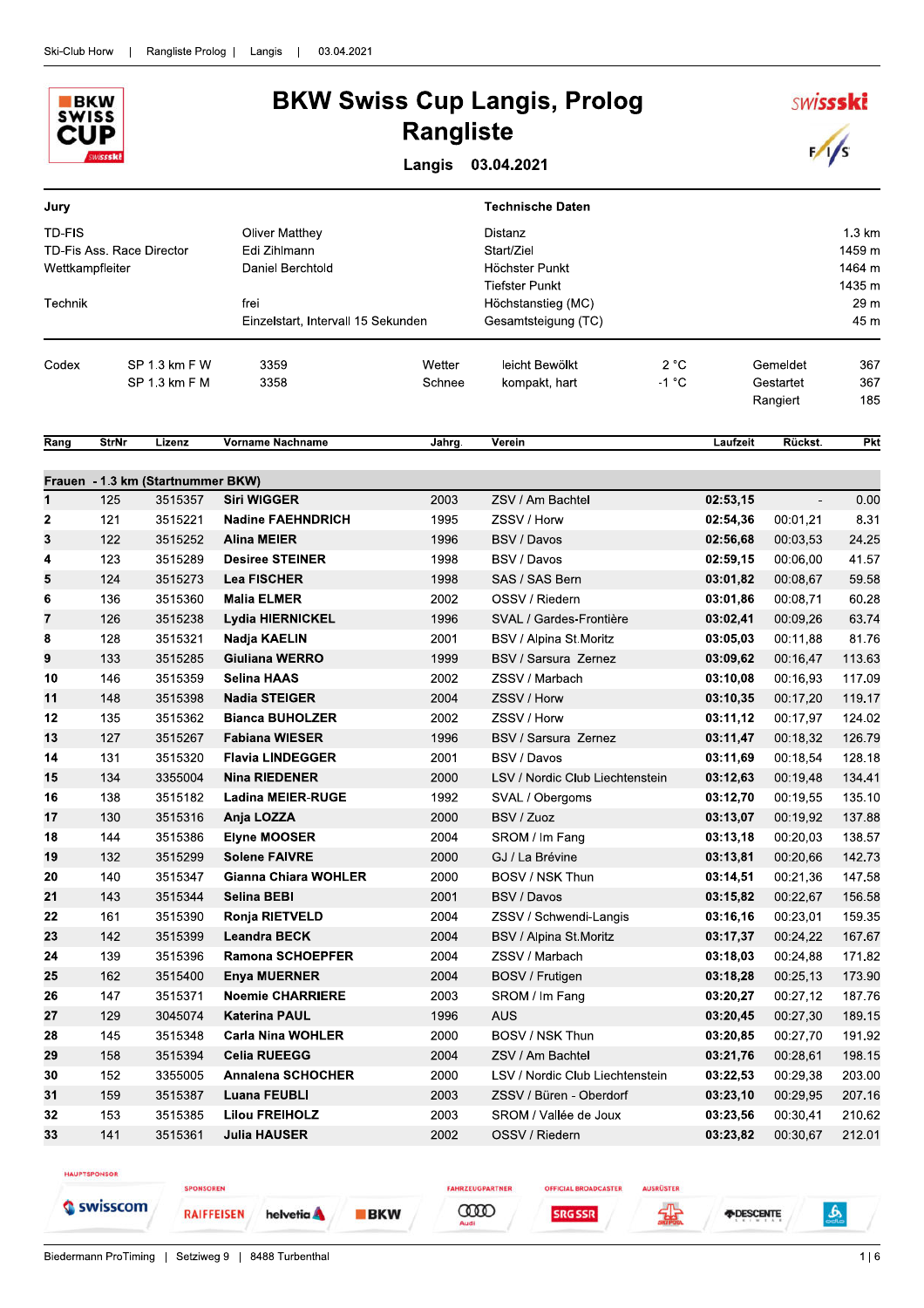|            | 03.04.2021<br>Ski-Club Horw<br>Rangliste Prolog<br>Langis |         |                           |        |                                |          |          |            |  |  |  |  |
|------------|-----------------------------------------------------------|---------|---------------------------|--------|--------------------------------|----------|----------|------------|--|--|--|--|
| Rang       | <b>StrNr</b>                                              | Lizenz  | Vorname Nachname          | Jahrq. | Verein                         | Laufzeit | Rückst.  | <b>Pkt</b> |  |  |  |  |
| 34         | 154                                                       | 3515368 | <b>Fiona TRIEBS</b>       | 2003   | BSV / Sarsura Zernez           | 03:23.84 | 00:30.69 | 212.01     |  |  |  |  |
| 35         | 150                                                       | 3515364 | <b>Lea NIEDHART</b>       | 2002   | BOSV / Kandersteg              | 03:24,81 | 00:31.66 | 218.94     |  |  |  |  |
| 36         | 149                                                       | 3515342 | Lola WUTHRICH             | 2002   | GJ / Vue-des-Alpes             | 03:27.50 | 00:34.35 | 237.64     |  |  |  |  |
| 37         | 157                                                       | 3515393 | <b>Lea ZIMMERMANN</b>     | 2004   | BSV / Davos                    | 03:28.26 | 00:35.11 | 243.19     |  |  |  |  |
| 38         | 151                                                       | 3515329 | <b>Leane CHERIX</b>       | 2001   | SROM / Bex                     | 03:31.21 | 00:38.06 | 263.28     |  |  |  |  |
| 39         | 137                                                       | 3515328 | <b>Emma WUTHRICH</b>      | 2000   | GJ / Vue-des-Alpes             | 03:32.42 | 00:39.27 | 271.59     |  |  |  |  |
| 40         | 156                                                       | 3515376 | <b>Fiona CHRISTEN</b>     | 2003   | ZSSV / Unterschächen           | 03:35.50 | 00:42.35 | 293.07     |  |  |  |  |
| 41         | 160                                                       | 3515378 | <b>Pirio MUEHLEMATTER</b> | 2003   | BOSV / Nordischer SC-Oberhasli | 03:36.35 | 00:43.20 | 299.31     |  |  |  |  |
| <b>DNS</b> | 155                                                       | 3205818 | <b>Franca PROTTE</b>      | 2003   | SSM / Plasselb                 |          |          |            |  |  |  |  |

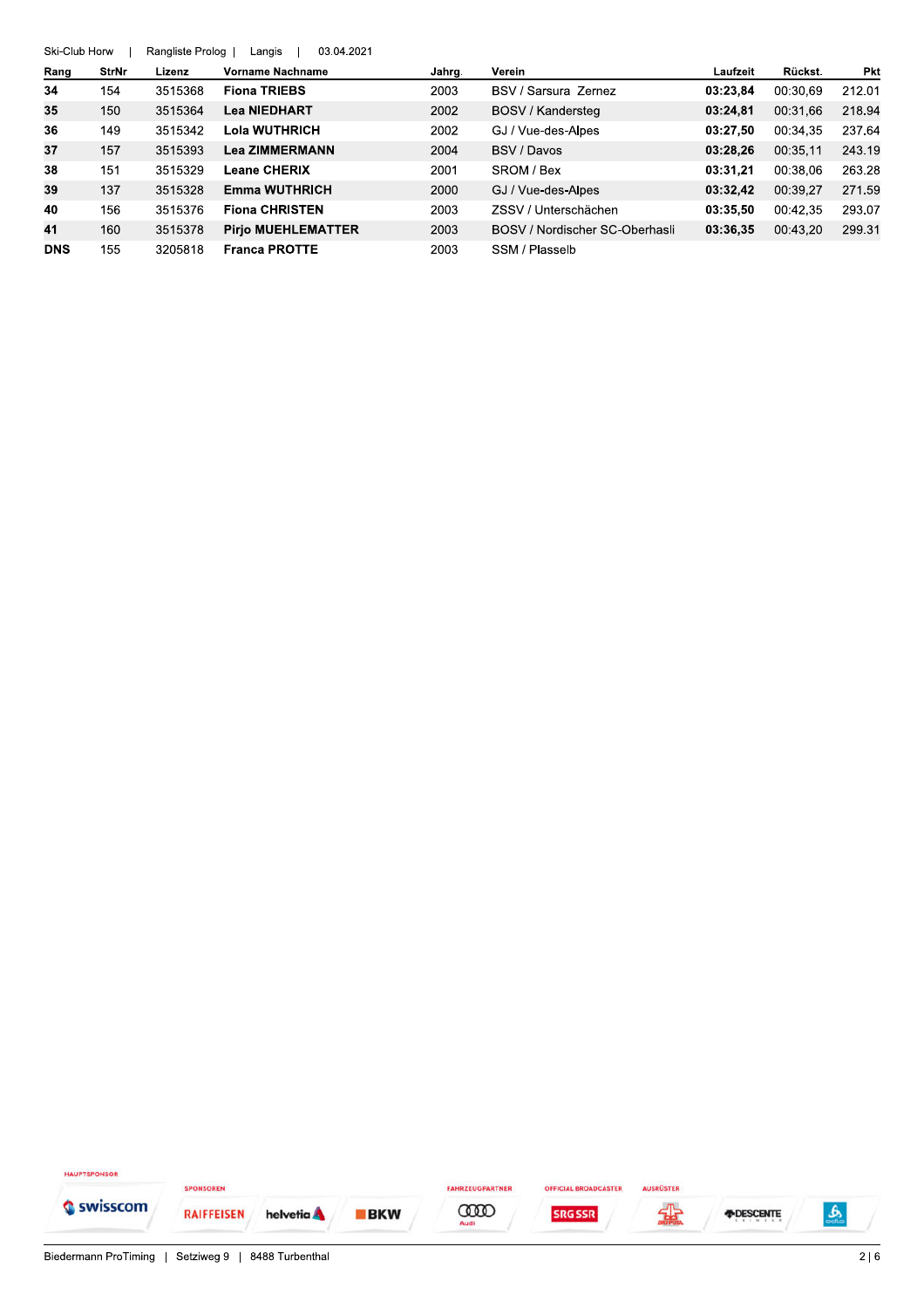Rang

**StrNr** 

Lizenz Vorname Nachname Jahrg.

Verein

Laufzeit Rückst.  $Pkt$ 

|    |     | Männer - 1.3 km (Startnummer BKW) |                             |      |                                 |          |          |        |
|----|-----|-----------------------------------|-----------------------------|------|---------------------------------|----------|----------|--------|
| 1  | 173 | 3510656                           | <b>Valerio GROND</b>        | 2000 | BSV / Davos                     | 02:33,41 |          | 0.00   |
| 2  | 172 | 3510451                           | <b>Roman SCHAAD</b>         | 1993 | ZSV / Drusberg                  | 02:33,76 | 00:00,35 | 3.13   |
| 3  | 171 | 3510588                           | <b>Janik RIEBLI</b>         | 1998 | ZSSV / Schwendi-Langis          | 02:34,39 | 00:00,98 | 7.82   |
| 4  | 180 | 3510636                           | <b>Florian GULER</b>        | 1999 | BSV / Davos                     | 02:38,35 | 00:04,94 | 39.11  |
| 5  | 175 | 3510619                           | <b>Cyril FAEHNDRICH</b>     | 1999 | ZSSV / Horw                     | 02:38,81 | 00:05,40 | 42.24  |
| 6  | 185 | 3510615                           | <b>Avelino NAEPFLIN</b>     | 2000 | ZSSV / Beckenried-Klewenalp     | 02:38,82 | 00:05,41 | 42.24  |
| 7  | 178 | 3510480                           | <b>Cedric STEINER</b>       | 1995 | BSV / Davos                     | 02:39,08 | 00:05,67 | 44.59  |
| 8  | 174 | 3200435                           | <b>Max OLEX</b>             | 1989 | <b>GER</b>                      | 02:39,15 | 00:05,74 | 45.37  |
| 9  | 192 | 3200698                           | <b>Thomas SPOETZL</b>       | 1996 | <b>GER</b>                      | 02:40,40 | 00:06,99 | 54.76  |
| 10 | 189 | 3510644                           | <b>Nicola WIGGER</b>        | 2001 | ZSV / Am Bachtel                | 02:41,03 | 00:07,62 | 59.45  |
| 11 | 186 | 3510713                           | <b>Ilan PITTIER</b>         | 2003 | GJ / Vue-des-Alpes              | 02:41,15 | 00:07.74 | 61.02  |
| 12 | 179 | 3510566                           | <b>Livio MATOSSI</b>        | 1997 | BSV / Alpina St.Moritz          | 02:41,69 | 00:08,28 | 64.93  |
| 13 | 177 | 3510534                           | <b>Beda KLEE</b>            | 1996 | OSSV / Speer Ebnat-Kappel       | 02:41,81 | 00:08,40 | 65.71  |
| 14 | 194 | 3200875                           | <b>Marius BAUER</b>         | 2000 | <b>GER</b>                      | 02:41,82 | 00:08,41 | 65.71  |
| 15 | 195 | 3510637                           | <b>Severin BAESSLER</b>     | 1999 | SSW / Elm                       | 02:41,90 | 00:08.49 | 66.49  |
| 16 | 190 | 3510716                           | <b>Ramon RIEBLI</b>         | 2002 | ZSSV / Schwendi-Langis          | 02:42,10 | 00:08,69 | 68.06  |
| 17 | 193 | 3510613                           | <b>Flurin GROND</b>         | 1999 | <b>BSV / Davos</b>              | 02:42,41 | 00:09,00 | 70.40  |
| 18 | 176 | 3510479                           | <b>Jason RUEESCH</b>        | 1994 | BSV / Davos                     | 02:42,50 | 00:09,09 | 71.19  |
| 19 | 188 | 3190517                           | <b>Titouan SEROT</b>        | 1999 | <b>BEL</b>                      | 02:43,15 | 00:09,74 | 76.66  |
| 20 | 187 | 3200821                           | <b>Jakob WALTHER</b>        | 1999 | <b>GER</b>                      | 02:44.12 | 00:10,71 | 83.70  |
| 21 | 199 | 3510725                           | <b>Samuel NEUHAUS</b>       | 2003 | SSM / Plasselb                  | 02:44,41 | 00:11,00 | 86.05  |
| 22 | 212 | 3510690                           | <b>Ricky STEINAUER</b>      | 2000 | ZSV / Einsiedeln                | 02:44,76 | 00:11,35 | 89.18  |
| 23 | 181 | 3510548                           | <b>Gian Flurin PFAEFFLI</b> | 1996 | BSV / Bernina Pontresina        | 02:45,69 | 00:12,28 | 96.22  |
| 24 | 214 | 3530983                           | <b>Cooper HARTMANN</b>      | 2001 | BOSV / Nordischer SC-Oberhasli  | 02:46,44 | 00:13,03 | 101.69 |
| 25 | 200 | 3510559                           | <b>Fadri SCHMID</b>         | 2001 | BSV / Sedrun-Tujetsch           | 02:46,61 | 00:13,20 | 103.26 |
| 26 | 216 | 3510776                           | <b>Leo GUENIN</b>           | 2004 | GJ / Vue-des-Alpes              | 02:46,76 | 00:13,35 | 104.82 |
| 27 | 201 | 3350013                           | <b>Robin FROMMELT</b>       | 2002 | LSV / Nordic Club Liechtenstein | 02:47,51 | 00:14,10 | 110.30 |
| 28 | 182 | 3510472                           | <b>Livio BIELER</b>         | 1993 | SVAL / Gardes-Frontière         | 02:47,80 | 00:14,39 | 112.65 |
| 29 | 191 | 3510710                           | <b>Antonin SAVARY</b>       | 2002 | SROM / Riaz                     | 02:47,83 | 00:14,42 | 112.65 |
| 30 | 183 | 3510510                           | Dajan DANUSER               | 1996 | SSW / Vättis                    | 02:48,43 | 00:15,02 | 117.34 |
| 31 | 198 | 3510452                           | <b>Simon HAMMER</b>         | 1994 | SAS / SAS Bern                  | 02:48,45 | 00:15,04 | 118.12 |
| 32 | 204 | 3510782                           | <b>Silvan HAUSER</b>        | 2004 | OSSV / Riedern                  | 02:48,97 | 00:15,56 | 122.03 |
| 33 | 202 | 3510707                           | <b>Gianluca WALPEN</b>      | 2002 | BSV / Piz Ot Samedan            | 02:49,14 | 00:15,73 | 122.82 |
| 34 | 235 | 3510735                           | <b>Loris HANSELMANN</b>     | 2003 | ZSV / Am Bachtel                | 02:49,25 | 00:15,84 | 124.38 |
| 35 | 206 | 3510770                           | <b>Niclas STEIGER</b>       | 2004 | BSV / Piz Ot Samedan            | 02:49,38 | 00:15,97 | 125.16 |
| 36 | 196 | 3510671                           | <b>Cla-Ursin NUFER</b>      | 2001 | BSV / Sedrun-Tujetsch           | 02:49,66 | 00:16,25 | 127.51 |
| 37 | 213 | 3510758                           | <b>Silvan DURRER</b>        | 2004 | ZSV / Drusberg                  | 02:49,72 | 00:16,31 | 127.51 |
| 38 | 215 | 3510621                           | <b>Daniel GRAETZER</b>      | 1998 | ZSV / Drusberg                  | 02:49,84 | 00:16.43 | 128.29 |
| 39 | 226 | 3510729                           | <b>Fabrizio ALBASINI</b>    | 2003 | BSV / Alpina St.Moritz          | 02:49,96 | 00:16,55 | 129.86 |
| 40 | 218 | 3510695                           | <b>Gianluca WENGER</b>      | 2002 | BSV / Davos                     | 02:49,99 | 00:16,58 | 129.86 |
| 41 | 243 | 529309                            | <b>Mathis PROFIT</b>        | 2003 | SROM / Goupils Alpes Vaudoises  | 02:50,24 | 00:16,83 | 131.42 |
| 42 | 197 | 3510538                           | <b>Lauro BRAENDLI</b>       | 1997 | BSV / Davos                     | 02:50,92 | 00:17,51 | 136.90 |
| 43 | 220 | 3510743                           | <b>Philippe MEYER</b>       | 2003 | ZSSV / Horw                     | 02:50,96 | 00:17,55 | 137.68 |
| 44 | 203 | 3510714                           | <b>Mario BAESSLER</b>       | 2002 | SSW / Elm                       | 02:51,11 | 00:17,70 | 138.46 |
| 45 | 246 | 3190504                           | <b>Ewen PERROUD</b>         | 1998 | <b>FRA</b>                      | 02:51,67 | 00:18,26 | 143.16 |
| 46 | 233 | 3510731                           | <b>Noe NAEFF</b>            | 2003 | BSV / Lischana Scuol            | 02:52,06 | 00:18,65 | 146.28 |
| 47 | 207 | 3510730                           | <b>Yannick ZELLWEGER</b>    | 2003 | BSV / Alpina St.Moritz          | 02:52,69 | 00:19,28 | 150.98 |
| 48 | 227 | 3510742                           | Elia BETI                   | 2003 | BSV / Bernina Pontresina        | 02:52,70 | 00:19,29 | 150.98 |
| 49 | 210 | 3510747                           | <b>Pierrick COTTIER</b>     | 2003 | SROM / Im Fang                  | 02:53,86 | 00:20,45 | 160.37 |
| 50 | 230 | 3510778                           | <b>Evan GERTSCH</b>         | 2004 | SROM / Riaz                     | 02:54,07 | 00:20,66 | 161.93 |
| 51 | 245 | 3510760                           | <b>Leander KISER</b>        | 2004 | ZSSV / Schwendi-Langis          | 02:54,30 | 00:20,89 | 163.49 |
| 52 | 244 | 3510677                           | <b>Lars RIETVELD</b>        | 2001 | ZSSV / Schwendi-Langis          | 02:55,12 | 00:21,71 | 169.75 |
|    |     |                                   |                             |      |                                 |          |          |        |

HAUPTSPONSOR

Swisscom

SPONSOREN

**RAIFFEISEN** 

helvetia A

**BKW** 

**CODO** 

**SRG SSR** 

FAHRZEUGPARTNER

**OFFICIAL BROADCASTER** 

AUSRÜSTER

霏 *FDESCENTE* 

Biedermann ProTiming | Setziweg 9 | 8488 Turbenthal

 $\frac{6}{200}$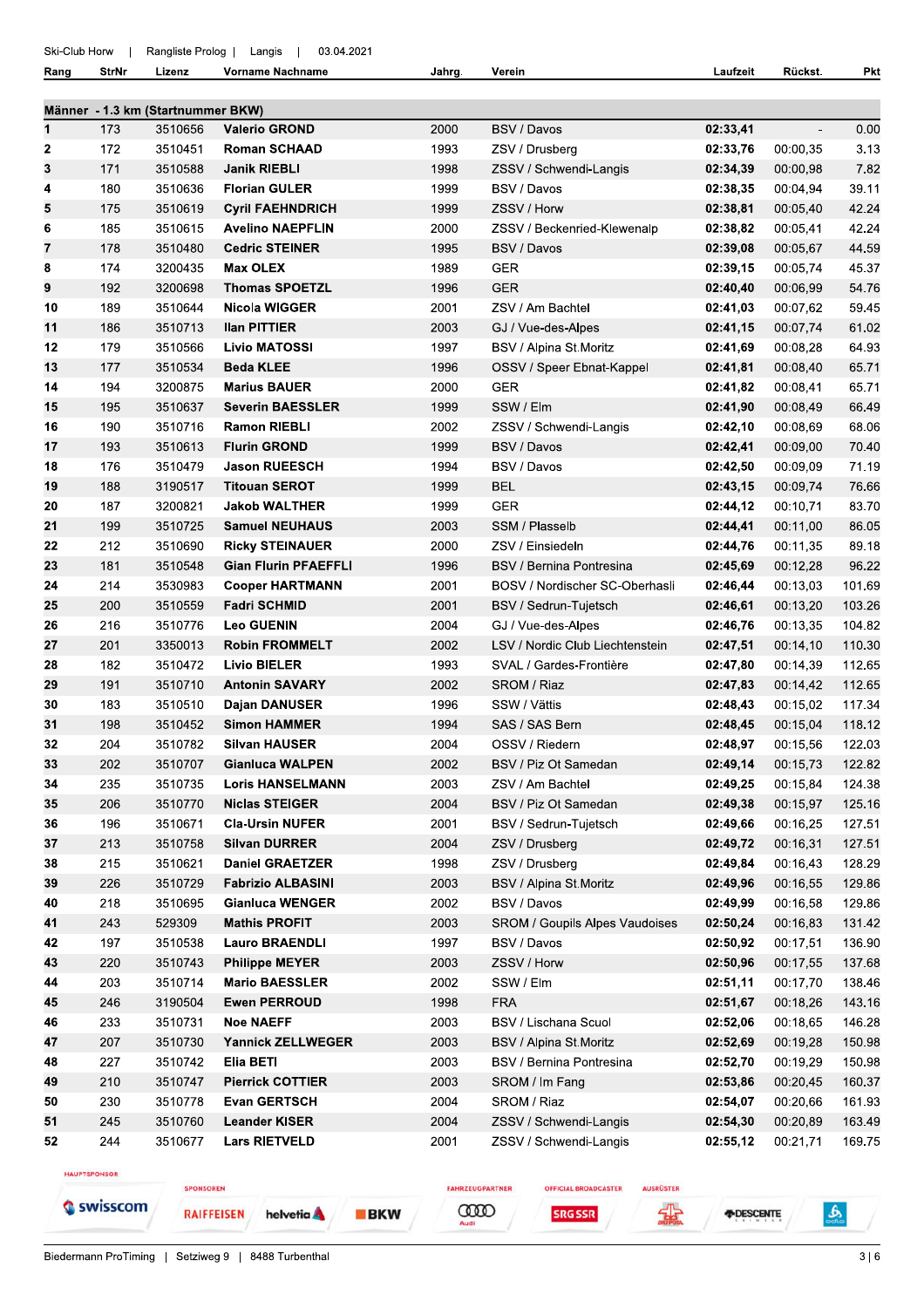| Ski-Club Horw |                | Rangliste Prolog | 03.04.2021<br>Langis                          |        |                                       |          |                          |            |
|---------------|----------------|------------------|-----------------------------------------------|--------|---------------------------------------|----------|--------------------------|------------|
| Rang          | StrNr          | Lizenz           | <b>Vorname Nachname</b>                       | Jahrg. | Verein                                | Laufzeit | Rückst.                  | <b>Pkt</b> |
| 53            | 205            | 3510681          | <b>Fabian FAHNER</b>                          | 2001   | BOSV / Nordischer SC-Oberhasli        | 02:55,41 | 00:22,00                 | 172.10     |
| 54            | 208            | 3510708          | <b>Armando SPAETI</b>                         | 2002   | ZSSV / Horw                           | 02:55,80 | 00:22,39                 | 175.23     |
| 55            | 236            | 3510702          | <b>Tom MARTY</b>                              | 2002   | BSV / Davos                           | 02:56,01 | 00:22.60                 | 176.79     |
| 56            | 222            | 3510732          | <b>Ivan FAHNER</b>                            | 2003   | BOSV / Nordischer SC-Oberhasli        | 02:56,67 | 00:23,26                 | 182.27     |
| 57            | 211            | 3510667          | <b>Romain GOLAY</b>                           | 2001   | SROM / Vallée de Joux                 | 02:57,08 | 00:23,67                 | 185.40     |
| 58            | 223            | 3510734          | <b>Lucien PIGUET</b>                          | 2003   | <b>SROM / Goupils Alpes Vaudoises</b> | 02:57,25 | 00:23,84                 | 186.96     |
| 59            | 229            | 3350012          | <b>Tobias FROMMELT</b>                        | 2002   | LSV / Nordic Club Liechtenstein       | 02:58,20 | 00:24,79                 | 194.00     |
| 60            | 217            | 3510696          | <b>Gino BRAENDLI</b>                          | 2002   | BSV / Davos                           | 02:58,58 | 00:25,17                 | 197.13     |
| 61            | 219            | 3510726          | <b>Jan FAESSLER</b>                           | 2003   | OSSV / Speer Ebnat-Kappel             | 02:58,85 | 00:25,44                 | 199.48     |
| 62            | 224            | 3510728          | <b>Nico ZARUCCHI</b>                          | 2003   | BSV / Alpina St.Moritz                | 02:58,93 | 00:25,52                 | 199.48     |
| 63            | 228            | 3510686          | <b>Peter HIERNICKEL</b>                       | 2001   | BSV / Davos                           | 02:59,17 | 00:25,76                 | 201.83     |
| 64            | 221            | 3350011          | <b>Micha BUECHEL</b>                          | 2002   | LSV / Nordic Club Liechtenstein       | 03:00,43 | 00:27,02                 | 211.21     |
| 65            | 238            | 3510774          | <b>Flavio DURRER</b>                          | 2004   | LSV / Nordic Club Liechtenstein       | 03:00,76 | 00:27,35                 | 214.34     |
| 66            | 234            | 3510775          | <b>Maxime BEGUIN</b>                          | 2004   | GJ / Vue-des-Alpes                    | 03:00,86 | 00:27,45                 | 215.12     |
| 67            | 240            | 3510766          | <b>Gianmaria TEDALDI</b>                      | 2004   | ZSV / Am Bachtel                      | 03:01,42 | 00:28,01                 | 219.04     |
| 68            | 225            | 3510751          | <b>Orest MOOSER</b>                           | 2003   | SROM / Im Fang                        | 03:01,50 | 00:28,09                 | 219.82     |
| 69            | 239            | 3510773          | <b>Sven BUHOLZER</b>                          | 2004   | ZSSV / Horw                           | 03:03,20 | 00:29,79                 | 233.12     |
| 70            | 209            | 3080036          | <b>Steve HIESTAND</b>                         | 1984   | <b>BRA</b>                            | 03:04,18 | 00:30,77                 | 240.94     |
| 71            | 242            | 3510736          | <b>Andrin LUGINBUEHL</b>                      | 2003   | ZSV / Am Bachtel                      | 03:09,15 | 00:35,74                 | 280.05     |
| 72            | 237            | 3510781          | <b>Elie BALLAY</b>                            | 2004   | SROM / Bex                            | 03:09,89 | 00:36,48                 | 285.53     |
| 73            | 241            | 3510630          | <b>Christoph GASCHE</b>                       | 1986   | SVAL / Obergoms                       | 03:19,05 | 00:45,64                 | 357.50     |
| <b>DNS</b>    | 184            | 3510513          | <b>Marino CAPELLI</b>                         | 1996   | BSV / Davos                           |          |                          |            |
| <b>DNS</b>    | 231            | 3510762          | <b>Matthias RIEBLI</b>                        | 2004   | ZSSV / Schwendi-Langis                |          |                          |            |
| <b>DNS</b>    | 232            | 3510746          | <b>Gian-Luca LUETHI</b>                       | 2003   | BSV / Bernina Pontresina              |          |                          |            |
|               |                |                  | Mädchen U14 - 0.6 km (Startnummern Concordia) |        |                                       |          |                          |            |
| 1             | 5              | 507127           | <b>Molly KAFKA</b>                            | 2007   | ZSSV / Schwendi-Langis                | 01:39,42 | $\overline{\phantom{a}}$ | 0.00       |
| 2             | 1              | 511491           | <b>Elena FREI</b>                             | 2008   | ZSSV / Unterschächen                  | 01:42,65 | 00:03.23                 | 39.84      |
| 3             | 10             | 483302           | <b>Dunja WALKER</b>                           | 2007   | ZSSV / Unterschächen                  | 01:44,09 | 00:04,67                 | 56.74      |
| 4             | 8              | 506678           | <b>Céline EMMENEGGER</b>                      | 2007   | ZSSV / Flühli                         | 01:45,13 | 00:05,71                 | 68.81      |
| 5             | 6              | 492781           | Sophia IMWINKELRIED                           | 2007   | SVAL / Obergoms                       | 01:46,32 | 00:06,90                 | 83.30      |
| 6             | $\overline{7}$ | 502343           | <b>Eliane KISER</b>                           | 2007   | ZSSV / Schwendi-Langis                | 01:46,39 | 00:06,97                 | 84.51      |
| 7             | 14             | 519795           | Elea RIEDER                                   | 2008   | BOSV / NSK Thun                       | 01:46,89 | 00:07,47                 | 90.54      |
| 8             | $\overline{c}$ | 506347           | <b>Giannina PILLER</b>                        | 2008   | ZSSV / Schwendi-Langis                | 01:47,43 | 00:08,01                 | 96.58      |
| 9             | 9              | 507084           | <b>Simone MEYER</b>                           | 2007   | ZSSV / Horw                           | 01:48,37 | 00:08,95                 | 108.65     |
| 10            | 15             | 517711           | <b>Livia GERMANN</b>                          | 2008   | BOSV / Adelboden                      | 01:51,17 | 00:11,75                 | 142.45     |
| 11            | $\overline{4}$ | 514806           | <b>Katharina GWERDER</b>                      | 2008   | ZSSV / Schwendi-Langis                | 01:51,85 | 00:12,43                 | 150.91     |
| 12            | 18             |                  | <b>Nina IMWINKELRIED</b>                      | 2008   | SC Obergoms                           | 01:53,16 | 00:13,74                 | 166.60     |
| 13            | 13             | 517704           | <b>Annika FULLIN</b>                          | 2007   | ZSSV / Schattdorf                     | 01:56,69 | 00:17,27                 | 208.85     |
| 14            | 11             | 517582           | Jael Sarah LANG                               | 2008   | SVAL / Obergoms                       | 01:56,97 | 00:17,55                 | 212.47     |
| 15            | 16             | 535329           | <b>Anina VON DESCHWANDEN</b>                  | 2007   | ZSSV / Schwendi-Langis                | 01:58,56 | 00:19,14                 | 231.79     |
| 16            | 17             | 522224           | <b>Lynn ODERMATT</b>                          | 2008   | ZSSV / Schwendi-Langis                | 02:04,24 | 00:24,82                 | 299.40     |
| <b>DNS</b>    | 3              | 471882           | <b>Elin KIENER</b>                            | 2007   | BOSV / NSK Thun                       |          |                          |            |
| <b>DNS</b>    | 12             | 506344           | <b>Julia BURCH</b>                            | 2007   | ZSSV / Schwendi-Langis                |          |                          |            |

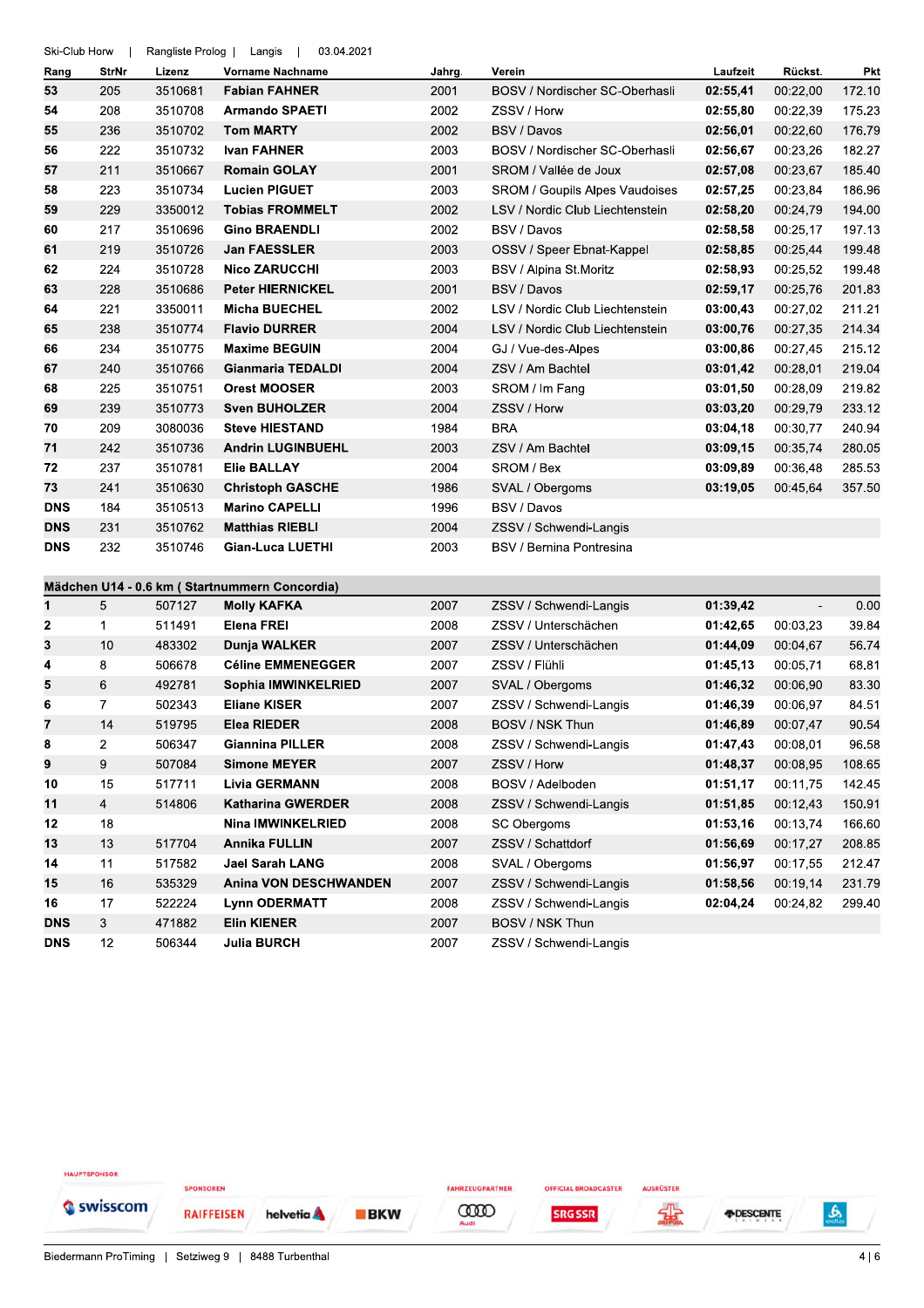| Ski-Club Horw |  | Rangliste Prolog   Langis |  |  |  | 03.04.2021 |
|---------------|--|---------------------------|--|--|--|------------|
|---------------|--|---------------------------|--|--|--|------------|

Rang

 $10$  $11$ 

 $12$ 

 $13$ 

66

63

498815

506350

| Rang       | StrNr | Lizenz | <b>Vorname Nachname</b>                       | Jahrg. | Verein                         | Laufzeit | Rückst.                  | <b>Pkt</b> |
|------------|-------|--------|-----------------------------------------------|--------|--------------------------------|----------|--------------------------|------------|
|            |       |        | Knaben U14 - 0.6 km (Startnummern Concordia)  |        |                                |          |                          |            |
| 1          | 48    | 505987 | <b>Niclas SCHAAD</b>                          | 2007   | ZSV / Drusberg                 | 01:35,71 | $\overline{\phantom{a}}$ | 0.00       |
| 2          | 47    | 527760 | <b>Luca DEPLAZES</b>                          | 2007   | BSV / Club da skis Trun        | 01:38,94 | 00:03,23                 | 40.13      |
| 3          | 33    | 511165 | <b>Jesco MENGIS</b>                           | 2007   | SVAL / Obergoms                | 01:40,73 | 00:05,02                 | 62.70      |
| 4          | 27    | 498608 | <b>Andreas GWERDER</b>                        | 2007   | ZSSV / Schwendi-Langis         | 01:41,23 | 00:05,52                 | 68.97      |
| 5          | 26    | 496419 | <b>Sylvain GENOUD</b>                         | 2007   | SROM / Riaz                    | 01:41,79 | 00:06,08                 | 76.49      |
| 6          | 39    | 512039 | Daniel KÄMPFEN                                | 2007   | SVAL / Obergoms                | 01:42,15 | 00:06,44                 | 81.50      |
| 7          | 45    | 528495 | <b>Nils LÄTT</b>                              | 2008   | ZSV / Drusberg                 | 01:42,17 | 00:06,46                 | 81.50      |
| 8          | 32    | 487205 | <b>Nils FANKHAUSER</b>                        | 2007   | ZSSV / Entlebuch               | 01:42,61 | 00:06,90                 | 86.52      |
| 9          | 23    | 494687 | <b>Marco LAUBER</b>                           | 2008   | ZSSV / Horw                    | 01:42,78 | 00:07,07                 | 89.03      |
| 10         | 37    | 498814 | <b>Lukas AREGGER</b>                          | 2007   | ZSSV / Entlebuch               | 01:42,82 | 00:07,11                 | 89.03      |
| 11         | 28    | 494198 | <b>Loïs GERTSCH</b>                           | 2008   | SROM / Riaz                    | 01:42,91 | 00:07,20                 | 90.28      |
| 12         | 38    | 506675 | Elijah KÜNG                                   | 2007   | ZSSV / Flühli                  | 01:43,32 | 00:07,61                 | 95.30      |
| 13         | 35    | 480290 | <b>Noé KEMPF</b>                              | 2008   | BOSV / Kandersteg              | 01:43,40 | 00:07,69                 | 96.55      |
| 14         | 34    | 506679 | <b>Noël EMMENEGGER</b>                        | 2007   | ZSSV / Flühli                  | 01:44,79 | 00:09,08                 | 114.11     |
| 15         | 24    | 503105 | <b>Nico BRIKER</b>                            | 2008   | ZSSV / Unterschächen           | 01:45,78 | 00:10,07                 | 126.65     |
| 16         | 30    | 498797 | <b>Leon IMWINKELRIED</b>                      | 2008   | SVAL / Obergoms                | 01:46,68 | 00:10.97                 | 137.93     |
| 17         | 36    | 507083 | <b>Mark STUDHALTER</b>                        | 2007   | ZSSV / Horw                    | 01:47,60 | 00:11,89                 | 149.22     |
| 18         | 31    | 486904 | <b>Mael NIEDHART</b>                          | 2008   | BOSV / Kandersteg              | 01:47,94 | 00:12,23                 | 152.98     |
| 19         | 41    | 514807 | <b>Arwin INKERMANN</b>                        | 2008   | ZSSV / Schwendi-Langis         | 01:50,01 | 00:14,30                 | 179.31     |
| 20         | 25    | 506815 | Heikki PIALI                                  | 2008   | BSV / Trin                     | 01:52,11 | 00:16,40                 | 205.64     |
| 21         | 29    | 474649 | <b>Fabian BUHOLZER</b>                        | 2008   | ZSSV / Horw                    | 01:53,60 | 00:17,89                 | 224.45     |
| 22         | 46    | 489336 | <b>Lars SCHMIDIGER</b>                        | 2008   | ZSSV / Flühli                  | 01:59,52 | 00:23,81                 | 298.43     |
| 23         | 40    | 514329 | <b>Patrik FELDER</b>                          | 2007   | ZSSV / Flühli                  | 02:00,43 | 00:24,72                 | 309.72     |
| <b>DNS</b> | 42    | 514804 | <b>Lukas BERWERT</b>                          | 2008   | ZSSV / Schwendi-Langis         |          |                          |            |
| <b>DNS</b> | 43    | 529395 | <b>Basil ROHRER</b>                           | 2008   | ZSSV / Schwendi-Langis         |          |                          |            |
| <b>DNS</b> | 44    | 524752 | <b>Gerry KAFKA</b>                            | 2008   | ZSSV / Schwendi-Langis         |          |                          |            |
|            |       |        |                                               |        |                                |          |                          |            |
|            |       |        | Mädchen U16 - 0.6 km (Startnummern Concordia) |        |                                |          |                          |            |
| 1          | 58    | 505256 | <b>Lena BAUMANN</b>                           | 2006   | ZSV / Einsiedeln               | 01:36,32 | $\overline{\phantom{a}}$ | 0.00       |
| 2          | 57    | 475360 | Silja FELDMANN                                | 2006   | OSSV / Riedern                 | 01:36,61 | 00:00,29                 | 3.74       |
| 3          | 60    | 481498 | <b>Linn ZENTNER</b>                           | 2006   | OSSV / Riedern                 | 01:38,30 | 00:01,98                 | 24.92      |
| 4          | 56    | 487505 | <b>Manon PANCHAUD</b>                         | 2005   | SROM / Riaz                    | 01:38,41 | 00:02,09                 | 26.17      |
| 5          | 54    | 461044 | <b>Tabea KNOBEL</b>                           | 2005   | ZSV / Am Bachtel               | 01:38,61 | 00:02,29                 | 28.66      |
| 6          | 61    | 497070 | Zoë FELDER                                    | 2006   | ZSSV / Schwendi-Langis         | 01:40,04 | 00:03,72                 | 46.11      |
| 7          | 55    | 496418 | <b>Camille GENOUD</b>                         | 2005   | SROM / Riaz                    | 01:42,34 | 00:06,02                 | 74.77      |
| 8          | 62    | 461027 | Leandra SCHÖPFER                              | 2006   | ZSSV / Marbach                 | 01:42,47 | 00:06,15                 | 77.26      |
| 9          | 64    | 506346 | Anja ODERMATT                                 | 2006   | ZSSV / Schwendi-Langis         | 01:45,80 | 00:09,48                 | 118.38     |
| 10         | 65    | 483989 | Jasmin ZUMBÜHL                                | 2006   | ZSSV / Bannalp-Wolfenschiessen | 01:48,56 | 00:12,24                 | 153.27     |
| 11         | 59    | 480976 | <b>Jana BERWERT</b>                           | 2005   | ZSSV / Schwendi-Langis         | 01:49.47 | 00:13.15                 | 164.49     |



2006

2005

ZSSV / Entlebuch

ZSSV / Schwendi-Langis

 $01:50,50$ 

01:57,94

00:14,18

00:21,62

176.95

269.16

**Anina RENGGLI** 

**Carolina ROHRER**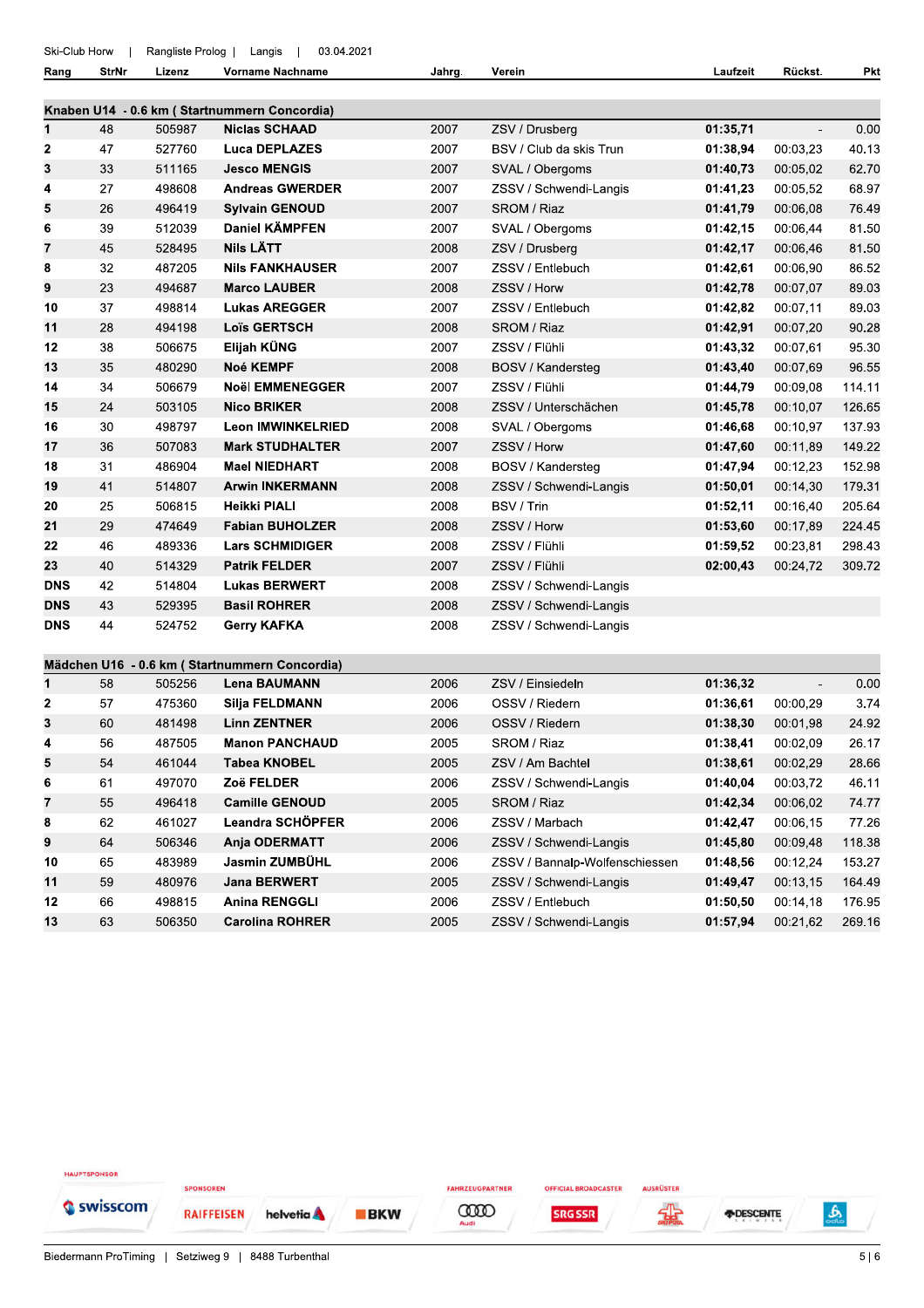Ski-Club Horw Rangliste Prolog | Langis 03.04.2021  $\overline{\phantom{a}}$  $\blacksquare$ 

Pkt **StrNr** Vorname Nachname Laufzeit Rückst. Rang Lizenz Jahrg. Verein Knaben U16 - 0.6 km (Startnummern Concordia)  $\overline{1}$ **Isai NAEFF**  $0.00$ 475674 2005 **BSV / Lischana Scuol** 01:24,71 84  $\overline{2}$ 73 485890 **Nolan GERTSCH** 2006 SROM / Riaz 01:24,88 00:00.17 2.83  $\overline{\mathbf{3}}$ 75 486825 **Remo BURCH** 2005 ZSSV / Schwendi-Langis 01:25,32 00:00,61 8.50  $\overline{\mathbf{4}}$ 85 443718 Janik JOOS 2005 01:26,38 00:01,67 24.09 ZSSV / Horw 5 83 527759 **Clau DEPLAZES** 2005 BSV / Club da skis Trun 01:26,64 00:01,93 26.92  $6\phantom{a}$ 88 494686 **Silvan LAUBER** 2005 ZSSV / Horw 01:26,80 00:02,09 29.75  $\overline{7}$ 86 475727 **Julian EMMENEGGER** 2005 ZSSV / Flühli 01:27,77 00:03,06 43.92 8 **Antoine BEGUIN** 00:03,22 89 462431 2005 GJ / Vue-des-Alpes 01:27,93 45.34  $\mathbf{9}$ 475810 **Yanick BIRCHLER** 2005 ZSV / Drusberg 00:03,95 56.67 90 01:28,66  $10$ 72 454725 **Luc COTTIER** 2005 SROM / Im Fang 00:04,42 62.34 01:29,13  $11$ 87 481487 **Yanick BAESSLER** 2005 SSW / Elm 01:29,75 00:05,04 72.26  $12$ 78 487662 **Jens BERGER** 2005 72.26 ZSSV / Schwendi-Langis 01:29,78 00:05,07  $13$  $77$ 523357 **Maximilian Alexander WANGER** 2006 BSV / Sarsura Zernez 01:31,67 00:06.96 99.17 **Marco WAGENFÜHR**  $14$ 82 451443 2005 BSV / Davos 01:32,11 00:07,40 104.84 15 74 469290 **Normand SAVARY** 2005 SROM / Riaz 01:33,87 00:09.16 130.34 16 76 506353 **Vince VOGEL** 2006 ZSSV / Schwendi-Langis 01:34,38 00:09,67 137.43  $17$ 79 461020 **Elias HAAS** 2006 ZSSV / Marbach 01:37,76 00:13,05 185.60 18 81 458623 **Finn KEMPF** 2006 BOSV / Kandersteg 01:39,16 00:14,45 205.43 19 80 461012 **Gian-Luca HAAS** 2006 ZSSV / Marbach 01:40,04 00:15,33 216.77

HAUPTSPONSOR SPONSOREN FAHRZEUGPARTNER OFFICIAL BROADCASTER **AUSRÜSTER** Swisscom **COOD** 靐 *FIDESCENTE* <u>ه</u> **RAIFFEISEN** helvetia A **BKW SRG SSR**